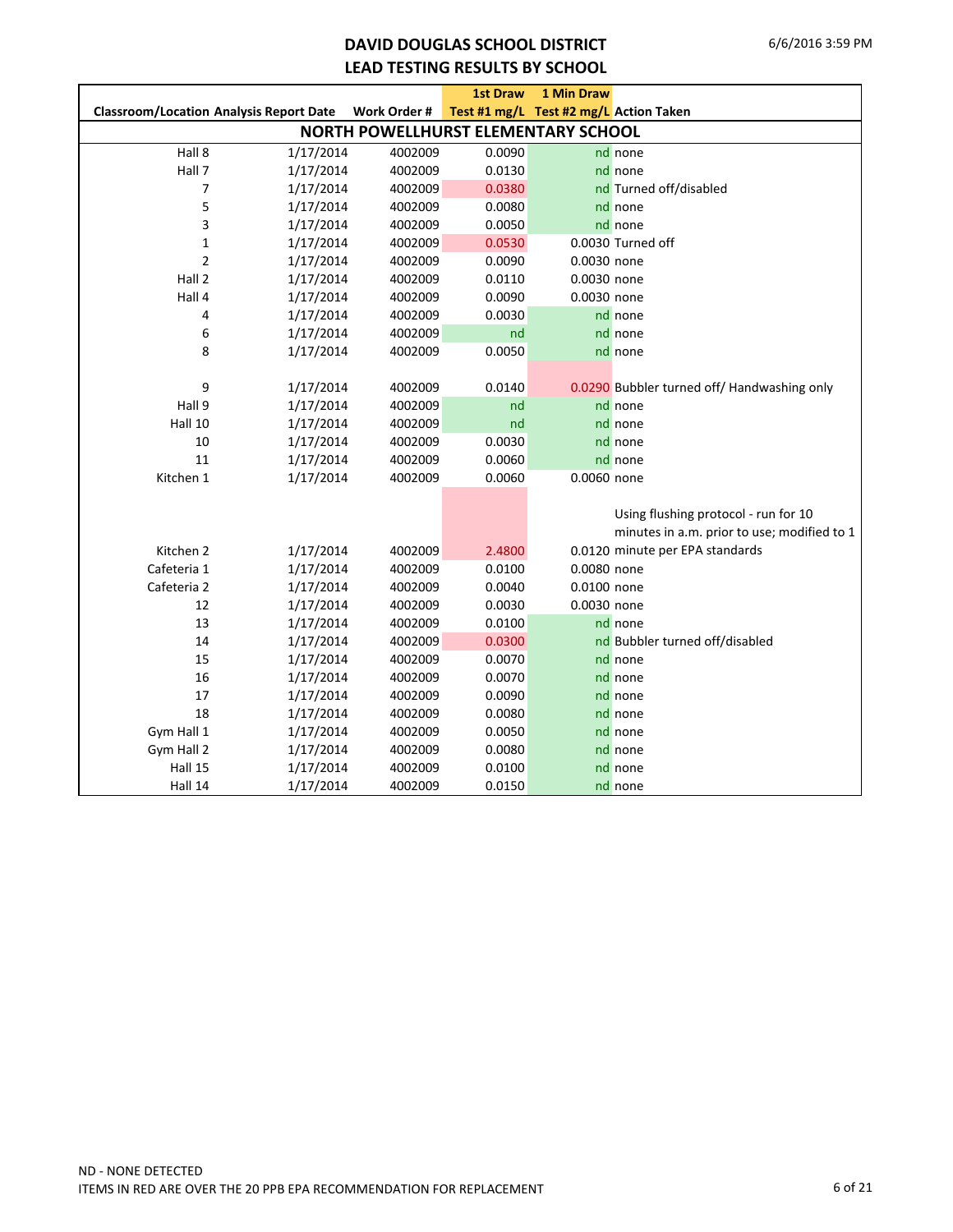|                                            | lexin            |                     |                            |                                |                            |                              |                            |                     | <b>ANALYSIS REPORT</b>                         |
|--------------------------------------------|------------------|---------------------|----------------------------|--------------------------------|----------------------------|------------------------------|----------------------------|---------------------|------------------------------------------------|
|                                            |                  |                     | <b>Professional</b>        |                                |                            |                              |                            |                     | ORELAP Accredited Lab#: OR-100013              |
|                                            | nalytical        | Laboratory          |                            |                                |                            |                              |                            |                     |                                                |
| LABORATORIES, INC.<br>13035 SW Pacific Hwy |                  | <b>Services</b>     |                            |                                |                            |                              |                            |                     | Reported: 01/17/2014                           |
| <b>Tigard, OR 97223</b>                    |                  |                     |                            |                                |                            |                              |                            |                     | Received: 01/02/2014<br>Sampled By: Faye Bayer |
| Tel.: (503) 639-9311  Fax: (503) 684-1588  |                  |                     |                            |                                |                            |                              |                            | Work Order: 4002009 |                                                |
|                                            |                  |                     |                            |                                |                            |                              |                            |                     |                                                |
| C<br><b>David Douglas School District</b>  |                  |                     |                            |                                |                            | Project $#$ :                | Project: -<br>N/A          |                     |                                                |
| Attn: David Callaway                       |                  |                     |                            |                                |                            | <b>PWSID <math>#</math>:</b> |                            |                     |                                                |
| 2900 SE 122nd<br>E<br>Portland OR, 97236   |                  |                     |                            |                                |                            |                              | PO #: 141528               |                     |                                                |
| N<br>Phone: (503) 252-2900                 |                  |                     |                            |                                |                            | Sampling Location:           |                            | North Powellhurst   |                                                |
|                                            |                  |                     |                            |                                |                            | Sample Matrix:               | Water                      |                     |                                                |
|                                            |                  |                     |                            |                                |                            |                              |                            |                     |                                                |
|                                            |                  |                     |                            |                                |                            |                              |                            |                     |                                                |
| <b>Lab Number</b>                          |                  | <b>Sample Name</b>  |                            | Sampled: 12/26/13 13:13        |                            |                              | <b>Sample Composition:</b> |                     |                                                |
| 4002009-01                                 | <b>NPHALLESA</b> |                     |                            |                                |                            |                              |                            |                     |                                                |
| Metals (Total)                             |                  | Code                | <b>Method</b>              | <b>Units</b>                   | <b>Result</b>              |                              |                            | <b>Secondary</b>    |                                                |
| $t$ Lead                                   |                  | 1030                | EPA 200.9                  | mg/L                           | 0.009                      | <b>MRL</b><br>0.002          | 0.015                      | EPA MCL Standard*   | <b>Analysis Date/Time</b><br>01/07/14 16:46    |
|                                            |                  |                     |                            |                                |                            |                              |                            |                     |                                                |
| <b>Lab Number</b>                          |                  | <b>Sample Name</b>  |                            | Sampled: 12/26/13 13:14        |                            |                              | <b>Sample Composition:</b> |                     |                                                |
| 4002009-02                                 | <b>NPHALLE8B</b> |                     |                            |                                |                            |                              |                            |                     |                                                |
| Metals (Total)                             |                  | Code                | <b>Method</b>              | <b>Units</b>                   |                            |                              |                            | <b>Secondary</b>    |                                                |
| tLead                                      |                  | 1030                | EPA 200.9                  | mg/L                           | <b>Result</b><br><b>ND</b> | <b>MRL</b><br>0.002          | 0.015                      | EPA MCL Standard*   | <b>Analysis Date/Time</b><br>01/07/14 16:46    |
|                                            |                  |                     |                            |                                |                            |                              |                            |                     |                                                |
| <b>Lab Number</b>                          |                  | <b>Sample Name</b>  |                            | <b>Sampled: 12/26/13 13:14</b> |                            |                              | <b>Sample Composition:</b> |                     | ten u                                          |
| 4002009-03                                 | <b>NPHALLE7A</b> |                     |                            |                                |                            |                              |                            |                     |                                                |
| Metals (Total)                             |                  |                     |                            |                                |                            |                              |                            | <b>Secondary</b>    |                                                |
| $t$ <i>Lead</i>                            |                  | <b>Code</b><br>1030 | <b>Method</b><br>EPA 200.9 | <b>Units</b><br>mg/L           | <b>Result</b><br>0.013     | <b>MRL</b>                   | <b>EPA MCL</b>             | Standard*           | <b>Analysis Date/Time</b>                      |
|                                            |                  |                     |                            |                                |                            | 0.002                        | 0.015                      |                     | 01/07/14 16:46                                 |
| <b>Lab Number</b>                          |                  | <b>Sample Name</b>  |                            |                                |                            |                              |                            |                     |                                                |
| 4002009-04                                 | <b>NPHALLE7B</b> |                     |                            | Sampled: 12/26/13 13:15        |                            |                              | <b>Sample Composition:</b> |                     |                                                |
|                                            |                  |                     |                            |                                |                            |                              |                            | <b>Secondary</b>    |                                                |
| Metals (Total)<br>tLead                    |                  | Code                | <b>Method</b>              | <b>Units</b>                   | <b>Result</b>              | <b>MRL</b>                   | <b>EPA MCL</b>             | Standard*           | <b>Analysis Date/Time</b>                      |
|                                            |                  | 1030                | EPA 200.9                  | mg/L                           | <b>ND</b>                  | 0.002                        | 0.015                      |                     | 01/07/14 16:46                                 |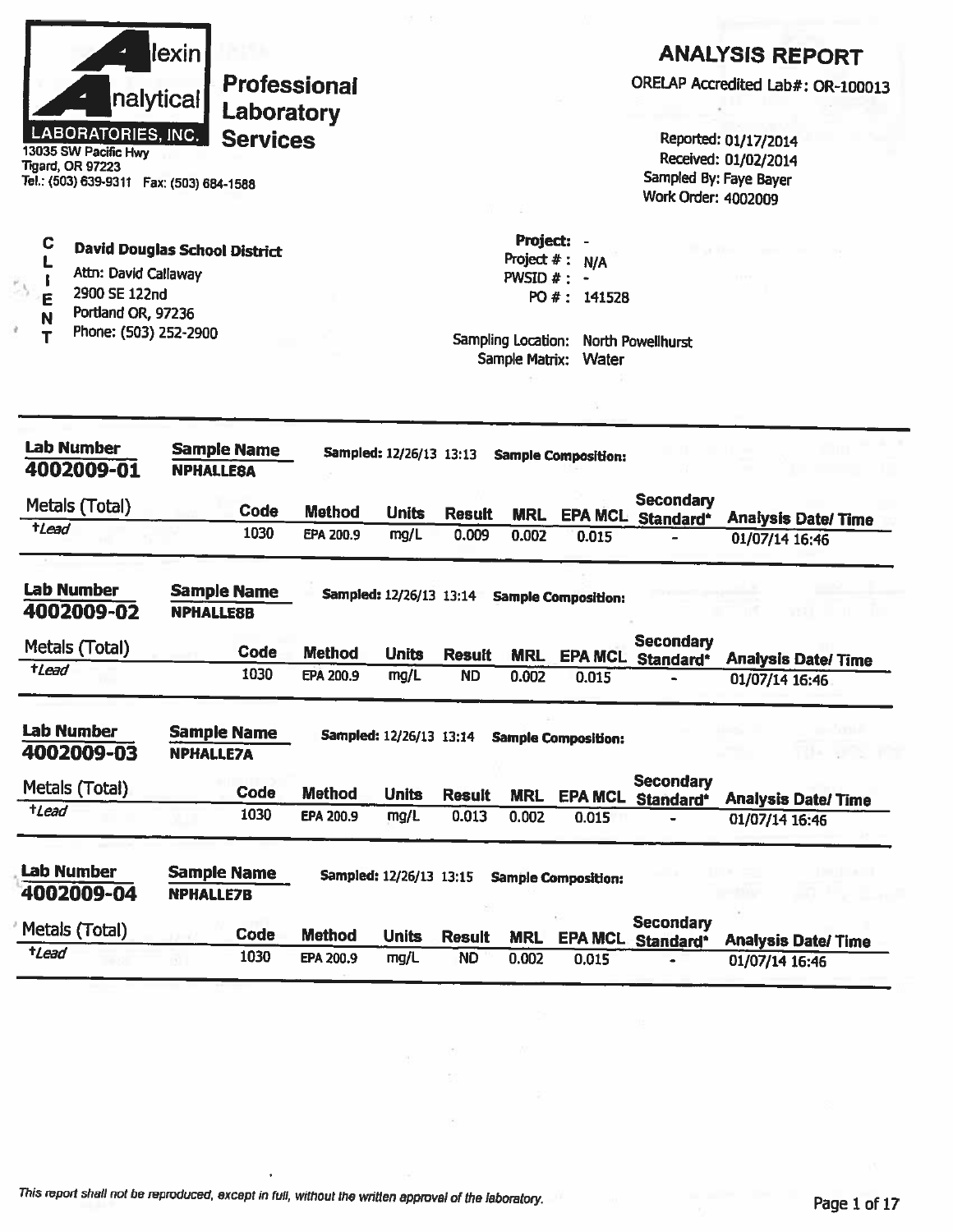|                      | llexin l                  |
|----------------------|---------------------------|
|                      | nalytical                 |
| 13035 SW Pacific Hwy | <b>LABORATORIES, INC.</b> |

Tel.: (503) 639-9311 Fax: (503) 684-1588

Attn: David Callaway

2900 SE 122nd

**David Douglas School District** 

**Tigard, OR 97223** 

C

L

 $\blacksquare$ 

E

**Professional** Laboratory **Services** 

# **ANALYSIS REPORT**

ORELAP Accredited Lab#: OR-100013

Reported: 01/17/2014 Received: 01/02/2014 Sampled By: Faye Bayer Work Order: 4002009

| ▄<br>Portland OR, 97236<br>N<br>Phone: (503) 252-2900<br>т |                                    |                    |               |                         |               | Sampling Location:<br>Sample Matrix: | Water                      | <b>North Powellhurst</b>      |                |                           |
|------------------------------------------------------------|------------------------------------|--------------------|---------------|-------------------------|---------------|--------------------------------------|----------------------------|-------------------------------|----------------|---------------------------|
| Lab Number<br>4002009-05                                   | <b>NPE7A</b>                       | <b>Sample Name</b> |               | Sampled: 12/26/13 13:21 |               |                                      | <b>Sample Composition:</b> |                               |                |                           |
| Metals (Total)                                             |                                    | Code               | <b>Method</b> | <b>Units</b>            | <b>Result</b> | <b>MRL</b>                           | <b>EPA MCL</b>             | Secondary<br>Standard*        |                | <b>Analysis Date/Time</b> |
| $t$ <i>Lead</i>                                            |                                    | 1030               | EPA 200.9     | mg/L                    | 0.038         | 0.002                                | 0.015                      |                               |                | 01/07/14 16:46 MCLE       |
| <b>Lab Number</b><br>4002009-06                            | <b>Sample Name</b><br><b>NPE7B</b> |                    |               | Sampled: 12/26/13 13:22 |               |                                      | <b>Sample Composition:</b> |                               |                |                           |
| Metals (Total)                                             |                                    | Code               | <b>Method</b> | <b>Units</b>            | <b>Result</b> | <b>MRL</b>                           | <b>EPA MCL</b>             | <b>Secondary</b><br>Standard* |                | <b>Analysis Date/Time</b> |
| $t$ <i>Lead</i>                                            |                                    | 1030               | EPA 200.9     | mg/L                    | <b>ND</b>     | 0.002                                | 0.015                      |                               | 01/07/14 16:46 |                           |
| <b>Lab Number</b><br>4002009-07                            | <b>Sample Name</b><br><b>NPE5A</b> |                    |               | Sampled: 12/26/13 13:24 |               |                                      | <b>Sample Composition:</b> |                               |                |                           |
| Metals (Total)                                             |                                    | Code               | <b>Method</b> | <b>Units</b>            | <b>Result</b> | <b>MRL</b>                           | <b>EPA MCL</b>             | <b>Secondary</b><br>Standard* |                | <b>Analysis Date/Time</b> |
| <b>t</b> Lead                                              |                                    | 1030               | EPA 200.9     | mg/L                    | 0.008         | 0.002                                | 0.015                      |                               | 01/07/14 16:46 |                           |
| <b>Lab Number</b><br>4002009-08                            | <b>Sample Name</b><br><b>NPE5B</b> |                    |               | Sampled: 12/26/13 13:25 |               |                                      | <b>Sample Composition:</b> |                               |                |                           |
| Metals (Total)                                             |                                    | Code               | <b>Method</b> | <b>Units</b>            | <b>Result</b> | <b>MRL</b>                           | <b>EPA MCL</b>             | <b>Secondary</b><br>Standard* |                | <b>Analysis Date/Time</b> |
| tLead                                                      |                                    | 1030               | EPA 200.9     | mg/L                    | <b>ND</b>     | 0.002                                | 0.015                      | ۰                             | 01/07/14 16:46 |                           |

Project: -

PWSID  $# : -$ 

Project  $# : N/A$ 

PO #: 141528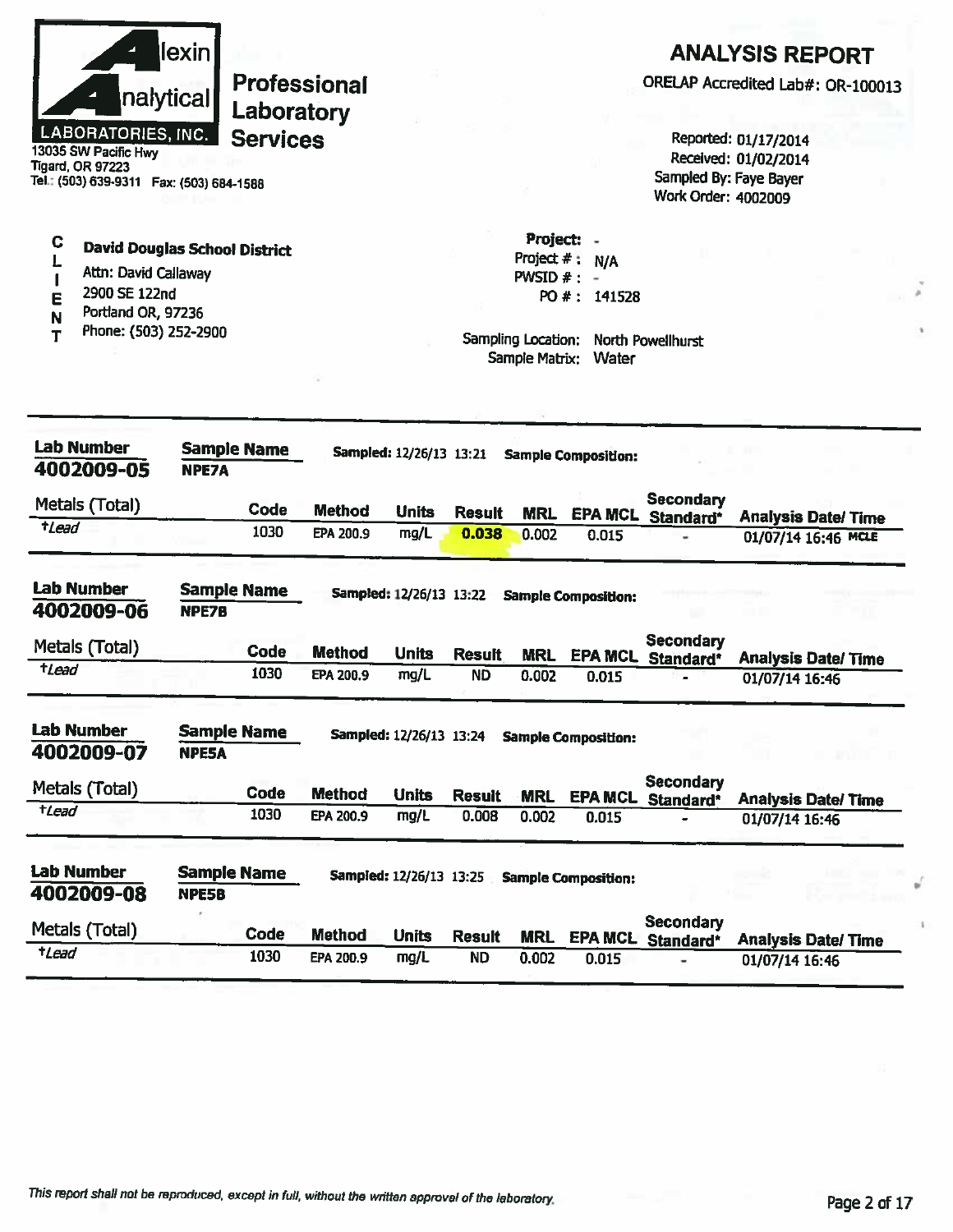|                       | nalytical<br><b>LABORATORIES, INC.</b><br>13035 SW Pacific Hwy<br>Tigard, OR 97223<br>Tel.: (503) 639-9311  Fax: (503) 684-1588 | <u>lexin </u> | <b>Professional</b><br>Laboratory<br><b>Services</b> |                                   |                                                 |                            |                                                            |                                                                      | Sampled By: Faye Bayer<br>Work Order: 4002009 | <b>ANALYSIS REPORT</b><br>ORELAP Accredited Lab#: OR-100013<br>Reported: 01/17/2014<br>Received: 01/02/2014 |
|-----------------------|---------------------------------------------------------------------------------------------------------------------------------|---------------|------------------------------------------------------|-----------------------------------|-------------------------------------------------|----------------------------|------------------------------------------------------------|----------------------------------------------------------------------|-----------------------------------------------|-------------------------------------------------------------------------------------------------------------|
| C<br>Ł<br>E<br>N<br>Т | <b>David Douglas School District</b><br>Attn: David Callaway<br>2900 SE 122nd<br>Portland OR, 97236<br>Phone: (503) 252-2900    |               |                                                      |                                   |                                                 |                            | Project:<br>Project $#$ :<br>PWSID $#$ :<br>Sample Matrix: | N/A<br>PO #: 141528<br>Sampling Location: North Powellhurst<br>Water |                                               |                                                                                                             |
| tLead                 | <b>Lab Number</b><br>4002009-09<br>Metals (Total)                                                                               | <b>NPE3A</b>  | <b>Sample Name</b><br>Code<br>1030                   | <b>Method</b><br>EPA 200.9        | Sampled: 12/26/13 13:26<br><b>Units</b><br>mg/L | <b>Result</b><br>0.005     | <b>MRL</b><br>0.002                                        | <b>Sample Composition:</b><br><b>EPA MCL</b><br>0.015                | <b>Secondary</b><br>Standard*                 | <b>Analysis Date/ Time</b><br>01/07/14 16:46                                                                |
|                       | <b>Lab Number</b><br>4002009-10<br>Metals (Total)                                                                               | NPE3B         | <b>Sample Name</b>                                   |                                   | Sampled: 12/26/13 13:27                         |                            |                                                            | <b>Sample Composition:</b>                                           | <b>Secondary</b>                              |                                                                                                             |
| tLead                 |                                                                                                                                 |               | <b>Code</b><br>1030                                  | <b>Method</b><br><b>EPA 200.9</b> | <b>Units</b><br>mg/L                            | <b>Result</b><br><b>ND</b> | <b>MRL</b><br>0.002                                        | <b>EPA MCL</b><br>0.015                                              | Standard*                                     | <b>Analysis Date/Time</b><br>01/07/14 16:46                                                                 |
|                       | <b>Lab Number</b><br>4002009-11                                                                                                 | <b>NPE1A</b>  | <b>Sample Name</b>                                   |                                   | Sampled: 12/26/13 13:30                         |                            |                                                            | <b>Sample Composition:</b>                                           |                                               |                                                                                                             |
|                       | Metals (Total)                                                                                                                  |               | Code                                                 | <b>Method</b>                     |                                                 |                            |                                                            |                                                                      | <b>Secondary</b>                              |                                                                                                             |
| <i><b>tLead</b></i>   |                                                                                                                                 |               | 1030                                                 | EPA 200.9                         | <b>Units</b><br>mg/L                            | <b>Result</b><br>0.053     | <b>MRL</b><br>0.004                                        | <b>EPA MCL</b><br>0.015                                              | Standard*                                     | <b>Analysis Date/Time</b><br>01/07/14 16:46 MCLE                                                            |
|                       | <b>Lab Number</b><br>4002009-12                                                                                                 | <b>NPE1B</b>  | <b>Sample Name</b>                                   |                                   | Sampled: 12/26/13 13:31                         |                            |                                                            | <b>Sample Composition:</b>                                           |                                               |                                                                                                             |
|                       | Metals (Total)                                                                                                                  |               | Code                                                 | <b>Method</b>                     | <b>Units</b>                                    | <b>Result</b>              | <b>MRL</b>                                                 | <b>EPA MCL</b>                                                       | <b>Secondary</b><br>Standard*                 | <b>Analysis Date/ Time</b>                                                                                  |
| <b>+Lead</b>          |                                                                                                                                 |               | 1030                                                 | EPA 200.9                         | mg/L                                            | 0.003                      | 0.002                                                      | 0.015                                                                |                                               | 01/07/14 16:46                                                                                              |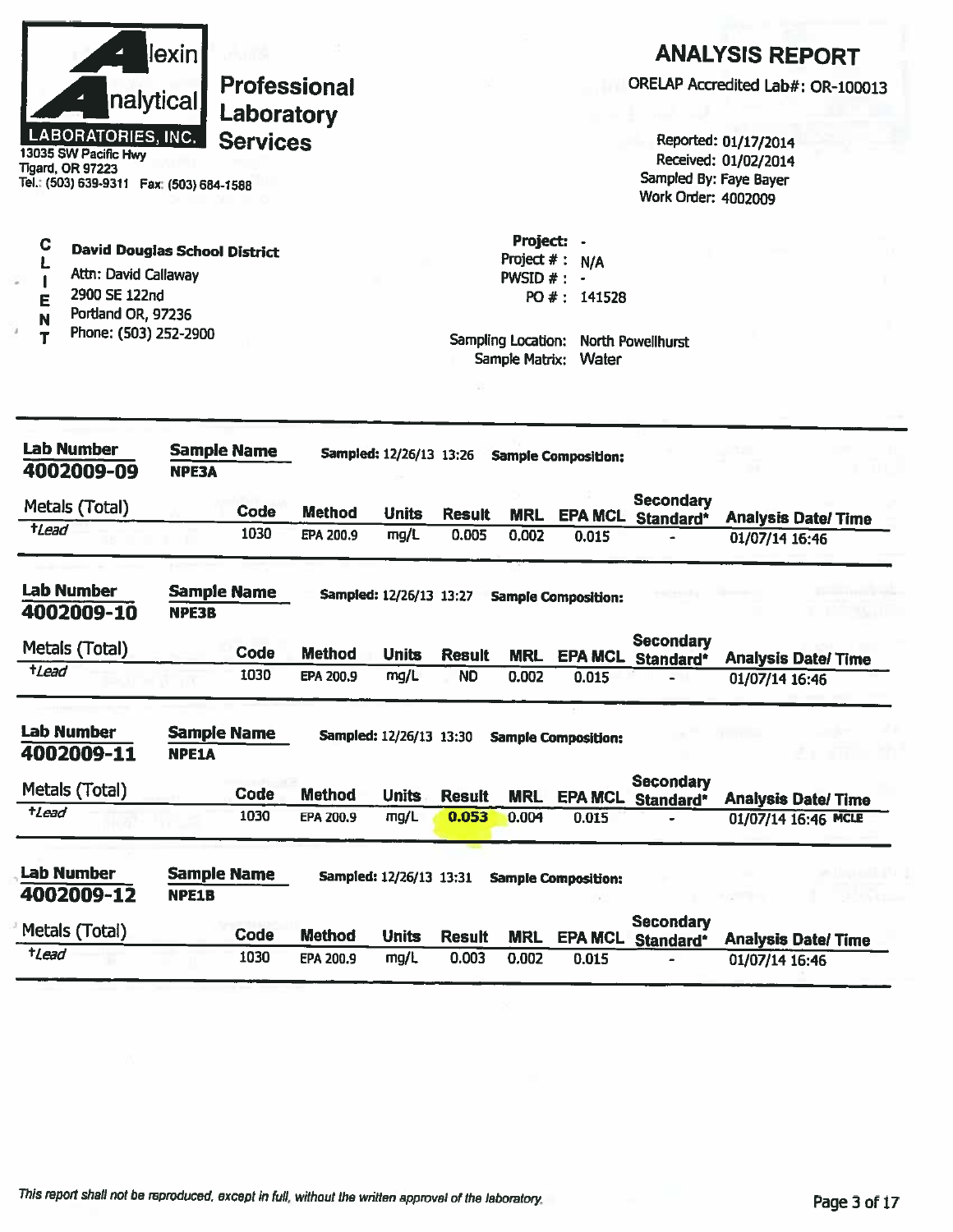| Tigard, OR 97223                | nalytical<br><b>LABORATORIES, INC.</b><br>13035 SW Pacific Hwy<br>Tel.: (503) 639-9311  Fax: (503) 684-1588                  | lexin                                  | Laboratory<br><b>Services</b> | Professional  |                         |               |                                                                                    |                              | ORELAP Accredited Lab#: OR-100013<br>Sampled By: Faye Bayer<br>Work Order: 4002009 | Reported: 01/17/2014<br>Received: 01/02/2014 | <b>ANALYSIS REPORT</b>    |  |
|---------------------------------|------------------------------------------------------------------------------------------------------------------------------|----------------------------------------|-------------------------------|---------------|-------------------------|---------------|------------------------------------------------------------------------------------|------------------------------|------------------------------------------------------------------------------------|----------------------------------------------|---------------------------|--|
| C<br>E<br>N                     | <b>David Douglas School District</b><br>Attn: David Callaway<br>2900 SE 122nd<br>Portland OR, 97236<br>Phone: (503) 252-2900 |                                        |                               |               |                         |               | Project: -<br>Project $#$ :<br>$PWSID$ # :<br>Sampling Location:<br>Sample Matrix: | N/A<br>PO #: 141528<br>Water | North Powellhurst                                                                  |                                              |                           |  |
| <b>Lab Number</b>               | 4002009-13                                                                                                                   | NPE <sub>2</sub> A                     | <b>Sample Name</b>            |               | Sampled: 12/26/13 13:33 |               |                                                                                    | <b>Sample Composition:</b>   |                                                                                    |                                              |                           |  |
| Metals (Total)                  |                                                                                                                              |                                        | Code                          | <b>Method</b> | <b>Units</b>            | <b>Result</b> | <b>MRL</b>                                                                         |                              | Secondary<br><b>EPA MCL Standard*</b>                                              |                                              | <b>Analysis Date/Time</b> |  |
| <i><b>tLead</b></i>             |                                                                                                                              |                                        | 1030                          | EPA 200.9     | mg/L                    | 0.009         | 0.002                                                                              | 0.015                        |                                                                                    | 01/07/14 16:46                               |                           |  |
| <b>Lab Number</b><br>4002009-14 |                                                                                                                              | <b>Sample Name</b><br><b>NPE2B</b>     |                               |               | Sampled: 12/26/13 13:34 |               |                                                                                    | <b>Sample Composition:</b>   |                                                                                    |                                              |                           |  |
| Metals (Total)                  |                                                                                                                              |                                        | Code                          | <b>Method</b> | <b>Units</b>            | <b>Result</b> | <b>MRL</b>                                                                         | <b>EPA MCL</b>               | Secondary<br>Standard*                                                             |                                              | <b>Analysis Date/Time</b> |  |
| <i><b>†Lead</b></i>             |                                                                                                                              |                                        | 1030                          | EPA 200.9     | mg/L                    | 0.003         | 0.002                                                                              | 0.015                        |                                                                                    | 01/07/14 16:46                               |                           |  |
| <b>Lab Number</b><br>4002009-15 |                                                                                                                              | <b>Sample Name</b><br><b>NPHALLEZA</b> |                               |               | Sampled: 12/26/13 13:38 |               |                                                                                    | <b>Sample Composition:</b>   |                                                                                    | n yan                                        |                           |  |
| Metals (Total)                  |                                                                                                                              |                                        | Code                          | <b>Method</b> | <b>Units</b>            | <b>Result</b> | <b>MRL</b>                                                                         |                              | <b>Secondary</b><br>EPA MCL Standard*                                              |                                              | <b>Analysis Date/Time</b> |  |
| $t$ <i>Lead</i>                 |                                                                                                                              |                                        | 1030                          | EPA 200.9     | mg/L                    | 0.011         | 0.002                                                                              | 0.015                        |                                                                                    | 01/07/14 16:46                               |                           |  |
| <b>Lab Number</b><br>4002009-16 |                                                                                                                              | <b>Sample Name</b><br><b>NPHALLE2B</b> |                               |               | Sampled: 12/26/13 13:39 |               |                                                                                    | <b>Sample Composition:</b>   |                                                                                    |                                              |                           |  |
| Metals (Total)                  |                                                                                                                              |                                        | Code                          | <b>Method</b> | <b>Units</b>            | <b>Result</b> | <b>MRL</b>                                                                         |                              | <b>Secondary</b><br>EPA MCL Standard*                                              |                                              | <b>Analysis Date/Time</b> |  |
| tLead                           |                                                                                                                              |                                        | 1030                          | EPA 200.9     | mg/L                    | 0.003         | 0.002                                                                              | 0.015                        |                                                                                    | 01/07/14 16:46                               |                           |  |

ı

ľ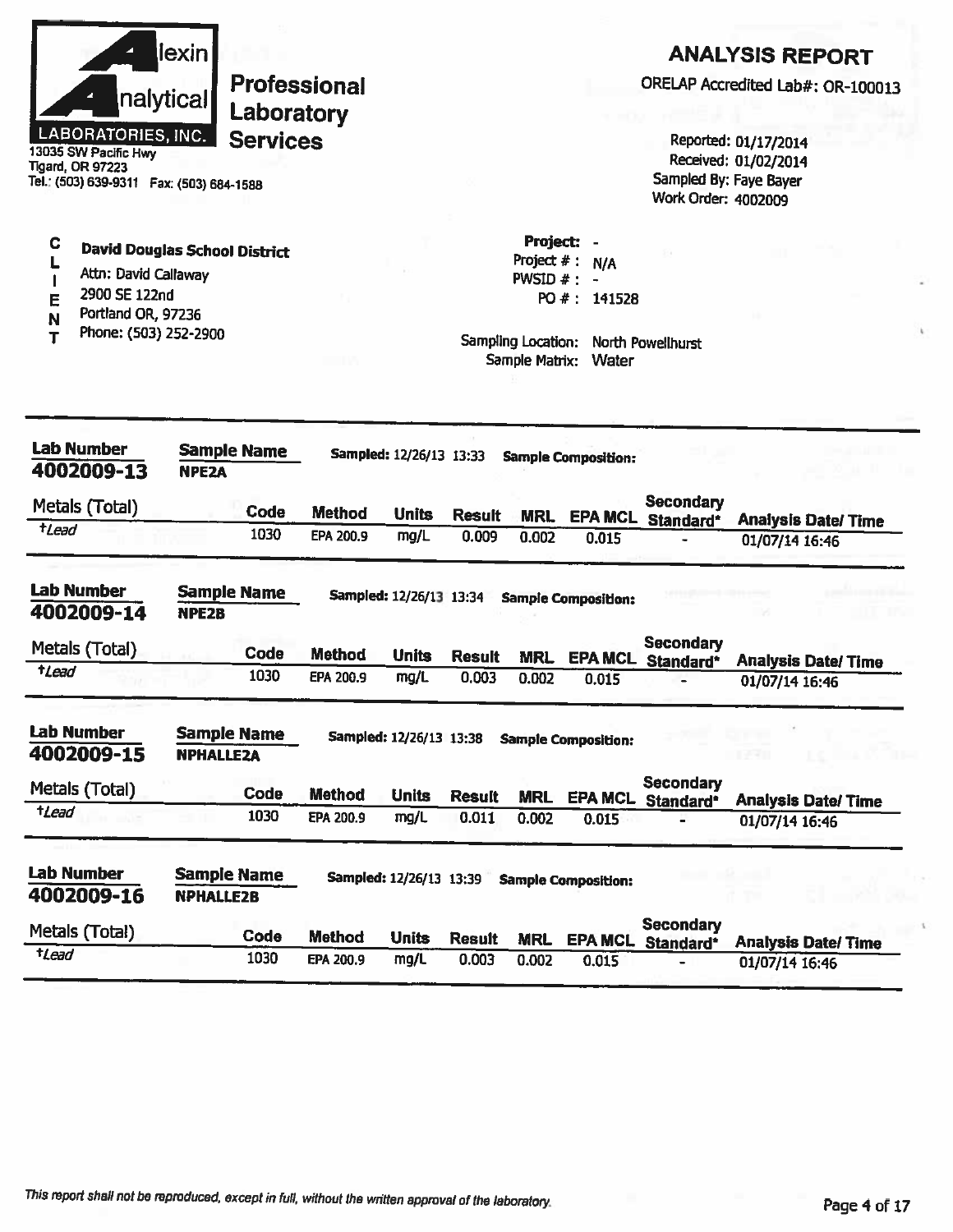|                     | <b>LABORATORIES, INC.</b><br>13035 SW Pacific Hwy<br>Tigard, OR 97223<br>Tel.: (503) 639-9311  Fax: (503) 684-1588 | lexin<br>nalytical                     | <b>Services</b> | <b>Professional</b><br>Laboratory |                                |               |                                                           |                                                                      | Work Order: 4002009           | <b>ANALYSIS REPORT</b><br>ORELAP Accredited Lab#: OR-100013<br>Reported: 01/17/2014<br>Received: 01/02/2014<br>Sampled By: Faye Bayer |
|---------------------|--------------------------------------------------------------------------------------------------------------------|----------------------------------------|-----------------|-----------------------------------|--------------------------------|---------------|-----------------------------------------------------------|----------------------------------------------------------------------|-------------------------------|---------------------------------------------------------------------------------------------------------------------------------------|
| C<br>E<br>N         | Attn: David Callaway<br>2900 SE 122nd<br>Portland OR, 97236<br>Phone: (503) 252-2900                               | <b>David Douglas School District</b>   |                 |                                   |                                |               | Project:<br>Project $#$ :<br>$PWSID$ #:<br>Sample Matrix: | N/A<br>PO #: 141528<br>Sampling Location: North Powellhurst<br>Water |                               |                                                                                                                                       |
|                     | Lab Number<br>4002009-17                                                                                           | <b>Sample Name</b><br><b>NPHALLE4A</b> |                 |                                   | Sampled: 12/26/13 13:39        |               |                                                           | <b>Sample Composition:</b>                                           |                               |                                                                                                                                       |
|                     | Metals (Total)                                                                                                     |                                        | <b>Code</b>     | <b>Method</b>                     | <b>Units</b>                   | <b>Result</b> | <b>MRL</b>                                                | <b>EPA MCL</b>                                                       | Secondary                     |                                                                                                                                       |
| <i><b>tLead</b></i> |                                                                                                                    |                                        | 1030            | EPA 200.9                         | mg/L                           | 0.009         | 0.002                                                     | 0.015                                                                | Standard*                     | <b>Analysis Date/ Time</b><br>01/07/14 16:46                                                                                          |
|                     | <b>Lab Number</b><br>4002009-18                                                                                    | <b>Sample Name</b><br><b>NPHALLE4B</b> |                 |                                   | Sampled: 12/26/13 13:40        |               |                                                           | <b>Sample Composition:</b>                                           |                               |                                                                                                                                       |
|                     | Metals (Total)                                                                                                     |                                        | Code            | <b>Method</b>                     | <b>Units</b>                   | <b>Result</b> | <b>MRL</b>                                                | <b>EPA MCL</b>                                                       | <b>Secondary</b><br>Standard* | <b>Analysis Date/Time</b>                                                                                                             |
| <i><b>†Lead</b></i> |                                                                                                                    |                                        | 1030            | EPA 200.9                         | mg/L                           | 0.003         | 0.002                                                     | 0.015                                                                |                               | 01/08/14 15:33                                                                                                                        |
|                     | <b>Lab Number</b><br>4002009-19                                                                                    | <b>Sample Name</b><br>NPE4A            |                 |                                   | <b>Sampled: 12/26/13 13:44</b> |               |                                                           | <b>Sample Composition:</b>                                           |                               |                                                                                                                                       |
|                     | Metals (Total)                                                                                                     |                                        | Code            | <b>Method</b>                     | <b>Units</b>                   | <b>Result</b> | <b>MRL</b>                                                |                                                                      | <b>Secondary</b>              |                                                                                                                                       |
| $t$ <i>Lead</i>     |                                                                                                                    |                                        | 1030            | EPA 200.9                         | mg/L                           | 0.003         | 0.002                                                     | 0.015                                                                | EPA MCL Standard*             | <b>Analysis Date/Time</b><br>01/08/14 15:33                                                                                           |
|                     | Lab Number<br>4002009-20                                                                                           | <b>Sample Name</b><br><b>NPE4B</b>     |                 |                                   | <b>Sampled: 12/26/13 13:45</b> |               |                                                           | <b>Sample Composition:</b>                                           |                               |                                                                                                                                       |
|                     | Metals (Total)                                                                                                     |                                        | Code            | <b>Method</b>                     | <b>Units</b>                   | <b>Result</b> | <b>MRL</b>                                                | <b>EPA MCL</b>                                                       | <b>Secondary</b><br>Standard* | <b>Analysis Date/Time</b>                                                                                                             |
| <i>tLead</i>        |                                                                                                                    |                                        | 1030            | EPA 200.9                         | mg/L                           | <b>ND</b>     | 0.002                                                     | 0.015                                                                |                               | 01/08/14 15:33                                                                                                                        |
|                     |                                                                                                                    |                                        |                 |                                   |                                |               |                                                           |                                                                      |                               |                                                                                                                                       |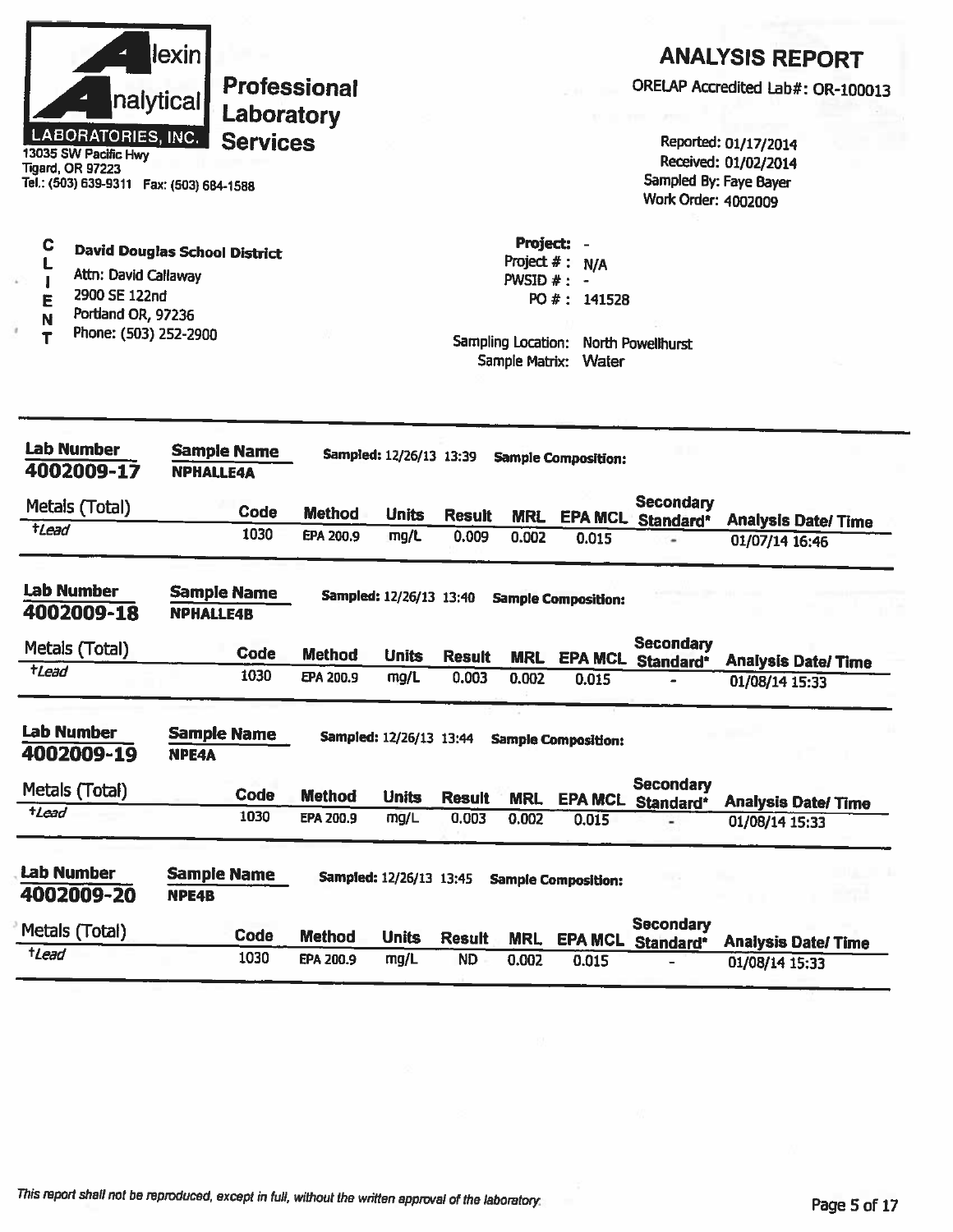|                      | llexin                    |
|----------------------|---------------------------|
|                      | nalytical                 |
|                      | <b>LABORATORIES, INC.</b> |
| 13035 SW Pacific Hwy |                           |

**ANALYSIS REPORT** 

ORELAP Accredited Lab#: OR-100013

Reported: 01/17/2014 Received: 01/02/2014 Sampled By: Faye Bayer Work Order: 4002009

Tigard, OR 97223 Tel.: (503) 639-9311 Fax: (503) 684-1588

- $\mathbf C$ **David Douglas School District** L
- Attn: David Callaway  $\pmb{\mathsf{I}}$
- 2900 SE 122nd E
- Portland OR, 97236 N
- Phone: (503) 252-2900  $T$

Project # : N/A PWSID  $#$  : -PO #: 141528

Project: -

| Lab Number<br>4002009-21        | <b>Sample Name</b><br><b>NPE6A</b> |               | Sampled: 12/26/13 13:48 |               |            | <b>Sample Composition:</b> |                               |                           |  |
|---------------------------------|------------------------------------|---------------|-------------------------|---------------|------------|----------------------------|-------------------------------|---------------------------|--|
| Metals (Total)                  | <b>Code</b>                        | <b>Method</b> | <b>Units</b>            | <b>Result</b> | <b>MRL</b> | <b>EPA MCL</b>             | <b>Secondary</b><br>Standard* | <b>Analysis Date/Time</b> |  |
| <b>t</b> Lead                   | 1030                               | EPA 200.9     | mg/L                    | <b>ND</b>     | 0.002      | 0.015                      |                               | 01/08/14 15:33            |  |
| Lab Number<br>4002009-22        | <b>Sample Name</b><br><b>NPE6B</b> |               | Sampled: 12/26/13 13:49 |               |            | <b>Sample Composition:</b> |                               |                           |  |
| Metals (Totai)                  | <b>Code</b>                        | <b>Method</b> | <b>Units</b>            | <b>Result</b> | <b>MRL</b> | <b>EPA MCL</b>             | <b>Secondary</b><br>Standard* | <b>Analysis Date/Time</b> |  |
| $t$ <i>Lead</i>                 | 1030                               | EPA 200.9     | mg/L                    | <b>ND</b>     | 0.002      | 0.015                      |                               | 01/08/14 15:33            |  |
| <b>Lab Number</b><br>4002009-23 | <b>Sample Name</b><br><b>NPEBA</b> |               | Sampled: 12/26/13 13:53 |               |            | <b>Sample Composition:</b> |                               |                           |  |
| Metals (Total)                  | <b>Code</b>                        | <b>Method</b> | <b>Units</b>            | <b>Result</b> | <b>MRL</b> | <b>EPA MCL</b>             | <b>Secondary</b><br>Standard* | <b>Analysis Date/Time</b> |  |
| tLead                           | 1030                               | EPA 200.9     | mg/L                    | 0.005         | 0.002      | 0.015                      |                               | 01/08/14 15:33            |  |
| <b>Lab Number</b><br>4002009-24 | <b>Sample Name</b><br><b>NPE8B</b> |               | Sampled: 12/26/13 13:54 |               |            | <b>Sample Composition:</b> |                               |                           |  |
| Metals (Total)                  | <b>Code</b>                        | <b>Method</b> | <b>Units</b>            | <b>Result</b> | <b>MRL</b> | <b>EPA MCL</b>             | <b>Secondary</b><br>Standard* | <b>Analysis Date/Time</b> |  |
| tLead                           | 1030                               | EPA 200.9     | mg/L                    | <b>ND</b>     | 0.002      | 0.015                      |                               | 01/08/14 15:33            |  |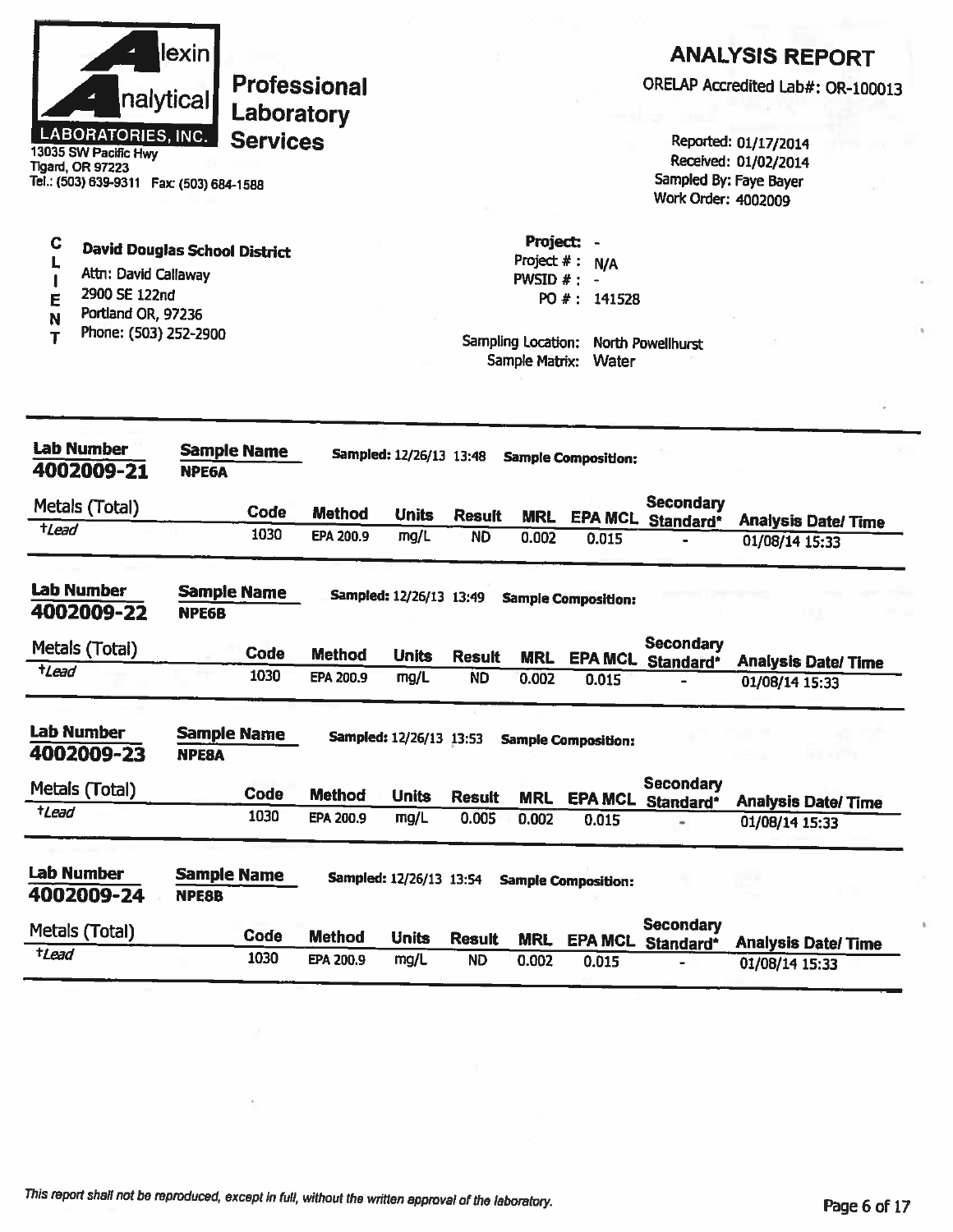|                                                                                                                    | lexin                                  |                  |                                |                            |                     |                                               |                                                   | <b>ANALYSIS REPORT</b>                           |
|--------------------------------------------------------------------------------------------------------------------|----------------------------------------|------------------|--------------------------------|----------------------------|---------------------|-----------------------------------------------|---------------------------------------------------|--------------------------------------------------|
|                                                                                                                    | <b>Professional</b>                    |                  |                                |                            |                     |                                               |                                                   | ORELAP Accredited Lab#: OR-100013                |
|                                                                                                                    | nalytical<br>Laboratory                |                  |                                |                            |                     |                                               |                                                   |                                                  |
| <b>LABORATORIES, INC.</b><br>13035 SW Pacific Hwy<br>Tigard, OR 97223<br>Tel.: (503) 639-9311  Fax: (503) 684-1588 | <b>Services</b>                        |                  |                                |                            |                     |                                               | Sampled By: Faye Bayer<br>Work Order: 4002009     | Reported: 01/17/2014<br>Received: 01/02/2014     |
|                                                                                                                    |                                        |                  |                                |                            | Project: -          |                                               |                                                   |                                                  |
| C                                                                                                                  | <b>David Douglas School District</b>   |                  |                                |                            | Project $#: N/A$    |                                               |                                                   |                                                  |
| Attn: David Callaway                                                                                               |                                        |                  |                                |                            | $PWSID$ #:          | ٠                                             |                                                   |                                                  |
| 2900 SE 122nd<br>E<br>Portland OR, 97236                                                                           |                                        |                  |                                |                            |                     | PO #: 141528                                  |                                                   |                                                  |
| N<br>Phone: (503) 252-2900<br>Т                                                                                    |                                        |                  |                                |                            | Sample Matrix:      | Sampling Location: North Powellhurst<br>Water |                                                   |                                                  |
| <b>Lab Number</b><br>4002009-25                                                                                    | <b>Sample Name</b><br><b>NPE9A</b>     |                  | <b>Sampled: 12/26/13 13:56</b> |                            |                     | <b>Sample Composition:</b>                    |                                                   |                                                  |
| Metals (Total)                                                                                                     | <b>Code</b>                            | <b>Method</b>    | <b>Units</b>                   | <b>Result</b>              |                     |                                               | <b>Secondary</b>                                  |                                                  |
| tLead                                                                                                              | 1030                                   | EPA 200.9        | mg/L                           | 0.014                      | <b>MRL</b><br>0.002 | <b>EPA MCL</b><br>0.015                       | Standard*                                         | <b>Analysis Date/Time</b><br>01/08/14 15:33      |
|                                                                                                                    |                                        |                  |                                |                            |                     |                                               |                                                   |                                                  |
| <b>Lab Number</b><br>4002009-26                                                                                    | <b>Sample Name</b><br><b>NPE9B</b>     |                  | <b>Sampled: 12/26/13 13:57</b> |                            |                     | <b>Sample Composition:</b>                    |                                                   |                                                  |
| Metals (Total)                                                                                                     | <b>Code</b>                            | <b>Method</b>    | <b>Units</b>                   | <b>Result</b>              | <b>MRL</b>          | <b>EPA MCL</b>                                | Secondary                                         |                                                  |
| $t$ Lead                                                                                                           | 1030                                   | <b>EPA 200.9</b> | mg/L                           | 0.029                      | 0.002               | 0.015                                         | Standard*                                         | <b>Analysis Date/Time</b><br>01/08/14 15:33 MCLE |
| <b>Lab Number</b><br>4002009-27                                                                                    | <b>Sample Name</b><br><b>NPHALLE9A</b> |                  | <b>Sampled: 12/26/13 14:02</b> |                            |                     | <b>Sample Composition:</b>                    |                                                   |                                                  |
| Metals (Total)                                                                                                     | <b>Code</b>                            | <b>Method</b>    |                                |                            |                     |                                               | <b>Secondary</b>                                  |                                                  |
| $t$ <i>Lead</i>                                                                                                    | 1030                                   | EPA 200.9        | <b>Units</b><br>mg/L           | <b>Result</b><br><b>ND</b> | <b>MRL</b><br>0.002 | 0.015                                         | EPA MCL Standard*<br>$\qquad \qquad \blacksquare$ | <b>Analysis Date/Time</b><br>01/08/14 15:33      |
|                                                                                                                    |                                        |                  |                                |                            |                     |                                               |                                                   |                                                  |
| <b>Lab Number</b><br>4002009-28                                                                                    | <b>Sample Name</b><br><b>NPHALLE9B</b> |                  | Sampled: 12/26/13 14:03        |                            |                     | <b>Sample Composition:</b>                    |                                                   |                                                  |
| Metals (Total)                                                                                                     | Code                                   | <b>Method</b>    | <b>Units</b>                   | <b>Result</b>              | <b>MRL</b>          | <b>EPA MCL</b>                                | <b>Secondary</b><br>Standard*                     | <b>Analysis Date/Time</b>                        |
| tLead                                                                                                              | 1030                                   | EPA 200.9        | mg/L                           | <b>ND</b>                  | 0.002               | 0.015                                         |                                                   | 01/08/14 15:33                                   |
|                                                                                                                    |                                        |                  |                                |                            |                     |                                               |                                                   |                                                  |

ì.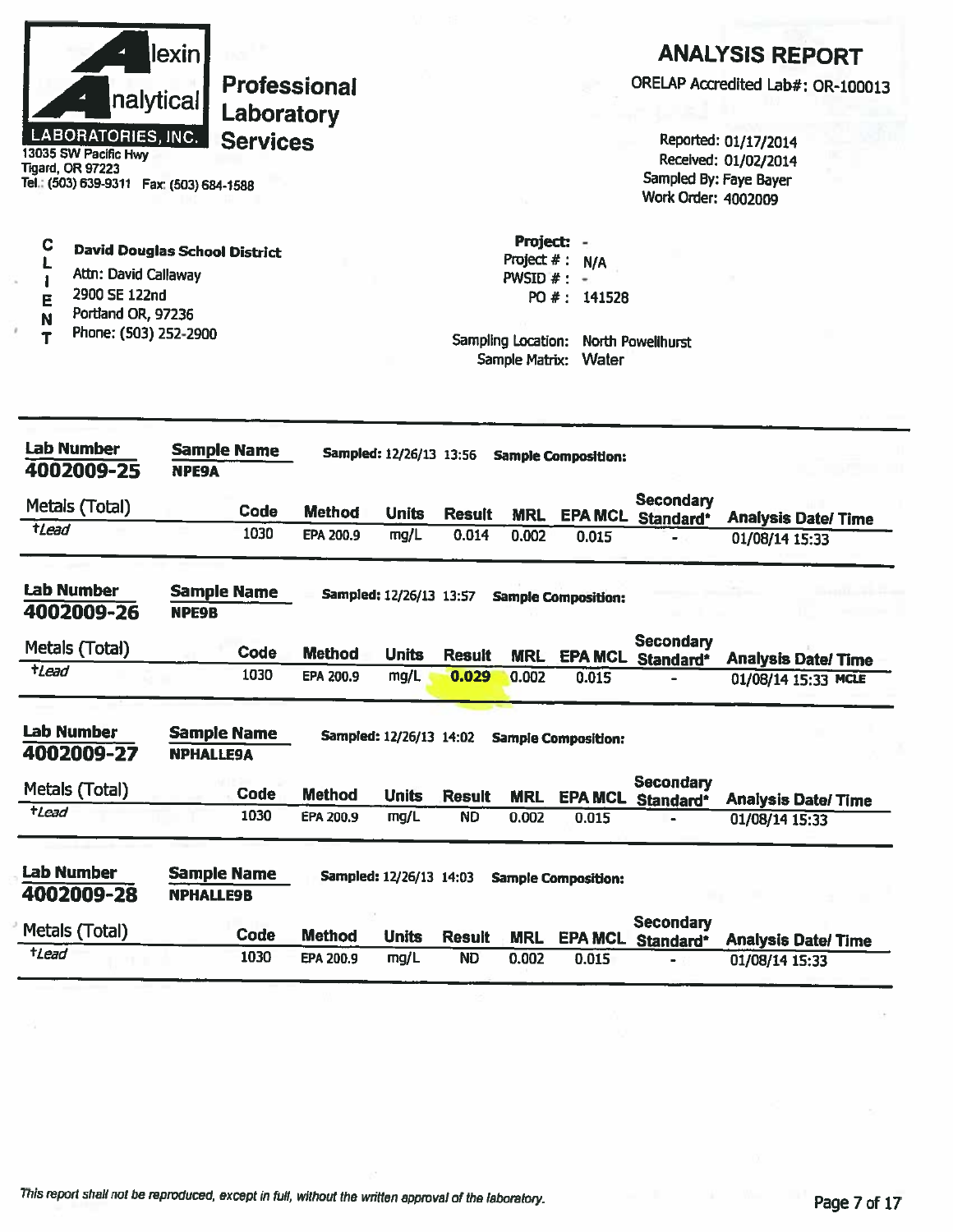| Project:<br>C<br><b>David Douglas School District</b><br>Project $#$ :<br><b>N/A</b><br>Attn: David Callaway<br>$PWSID$ #:<br>$\blacksquare$<br>2900 SE 122nd<br>PO #: 141528<br>Ē<br>Portland OR, 97236<br>N<br>Phone: (503) 252-2900<br>т<br>Sampling Location:<br>North Powellhurst<br>Sample Matrix:<br>Water<br><b>Lab Number</b><br><b>Sample Name</b><br>Sampled: 12/26/13 14:03<br><b>Sample Composition:</b><br>4002009-29<br><b>NPHALLE10A</b><br><b>Secondary</b><br>Metals (Total)<br>Code<br><b>Method</b><br><b>Units</b><br><b>Result</b><br><b>MRL</b><br><b>EPA MCL</b><br>Standard*<br><b>Analysis Date/Time</b><br><i><b>tLead</b></i><br>1030<br>mg/L<br>EPA 200.9<br><b>ND</b><br>0.002<br>0.015<br>01/08/14 15:33<br><b>Lab Number</b><br><b>Sample Name</b><br>Sampled: 12/26/13 14:04<br><b>Sample Composition:</b><br><b>NPHALLE10B</b><br><b>Secondary</b><br>Metals (Total)<br>Code<br><b>Method</b><br><b>Units</b><br><b>Result</b><br><b>MRL</b><br>EPA MCL Standard*<br><b>Analysis Date/ Time</b><br>tLead<br>1030<br>EPA 200.9<br>mg/L<br><b>ND</b><br>0.002<br>0.015<br>01/08/14 15:33<br><b>Sample Name</b><br>Sampled: 12/26/13 14:06<br><b>Sample Composition:</b><br><b>NPE10A</b><br><b>Secondary</b><br>Code<br><b>Method</b><br><b>Units</b><br><b>Result</b><br><b>MRL</b><br><b>EPA MCL</b><br>Standard*<br><b>Analysis Date/Time</b><br><i><b>tLead</b></i><br>1030<br>mg/L<br>EPA 200.9<br>0.003<br>0.002<br>0.015<br>01/08/14 15:33<br><b>Sample Name</b><br>Sampled: 12/26/13 14:07<br><b>Sample Composition:</b><br><b>NPE10B</b><br><b>Secondary</b><br>Code<br><b>Method</b><br><b>Units</b><br><b>Result</b><br><b>MRL</b><br><b>EPA MCL</b><br>Standard*<br><b>Analysis Date/Time</b><br>$t$ Lead<br>1030<br>mg/L<br><b>ND</b><br>EPA 200.9<br>0.002<br>0.015<br>01/08/14 15:33 | nalytical<br><b>LABORATORIES, INC.</b><br>13035 SW Pacific Hwy<br>Tigard, OR 97223<br>Tel.: (503) 639-9311  Fax: (503) 684-1588 | lexin | Laboratory<br><b>Services</b> | <b>Professional</b> |  |  | Sampled By: Faye Bayer<br>Work Order: 4002009 | <b>ANALYSIS REPORT</b><br>ORELAP Accredited Lab#: OR-100013<br>Reported: 01/17/2014<br>Received: 01/02/2014 |
|-------------------------------------------------------------------------------------------------------------------------------------------------------------------------------------------------------------------------------------------------------------------------------------------------------------------------------------------------------------------------------------------------------------------------------------------------------------------------------------------------------------------------------------------------------------------------------------------------------------------------------------------------------------------------------------------------------------------------------------------------------------------------------------------------------------------------------------------------------------------------------------------------------------------------------------------------------------------------------------------------------------------------------------------------------------------------------------------------------------------------------------------------------------------------------------------------------------------------------------------------------------------------------------------------------------------------------------------------------------------------------------------------------------------------------------------------------------------------------------------------------------------------------------------------------------------------------------------------------------------------------------------------------------------------------------------------------------------------------------------------------------------------------------------------------------------------------------|---------------------------------------------------------------------------------------------------------------------------------|-------|-------------------------------|---------------------|--|--|-----------------------------------------------|-------------------------------------------------------------------------------------------------------------|
| 4002009-30<br><b>Lab Number</b><br>4002009-31<br>Metals (Total)<br>Metals (Total)                                                                                                                                                                                                                                                                                                                                                                                                                                                                                                                                                                                                                                                                                                                                                                                                                                                                                                                                                                                                                                                                                                                                                                                                                                                                                                                                                                                                                                                                                                                                                                                                                                                                                                                                                   |                                                                                                                                 |       |                               |                     |  |  |                                               |                                                                                                             |
|                                                                                                                                                                                                                                                                                                                                                                                                                                                                                                                                                                                                                                                                                                                                                                                                                                                                                                                                                                                                                                                                                                                                                                                                                                                                                                                                                                                                                                                                                                                                                                                                                                                                                                                                                                                                                                     |                                                                                                                                 |       |                               |                     |  |  |                                               |                                                                                                             |
|                                                                                                                                                                                                                                                                                                                                                                                                                                                                                                                                                                                                                                                                                                                                                                                                                                                                                                                                                                                                                                                                                                                                                                                                                                                                                                                                                                                                                                                                                                                                                                                                                                                                                                                                                                                                                                     |                                                                                                                                 |       |                               |                     |  |  |                                               |                                                                                                             |
|                                                                                                                                                                                                                                                                                                                                                                                                                                                                                                                                                                                                                                                                                                                                                                                                                                                                                                                                                                                                                                                                                                                                                                                                                                                                                                                                                                                                                                                                                                                                                                                                                                                                                                                                                                                                                                     |                                                                                                                                 |       |                               |                     |  |  |                                               |                                                                                                             |
|                                                                                                                                                                                                                                                                                                                                                                                                                                                                                                                                                                                                                                                                                                                                                                                                                                                                                                                                                                                                                                                                                                                                                                                                                                                                                                                                                                                                                                                                                                                                                                                                                                                                                                                                                                                                                                     |                                                                                                                                 |       |                               |                     |  |  |                                               |                                                                                                             |
|                                                                                                                                                                                                                                                                                                                                                                                                                                                                                                                                                                                                                                                                                                                                                                                                                                                                                                                                                                                                                                                                                                                                                                                                                                                                                                                                                                                                                                                                                                                                                                                                                                                                                                                                                                                                                                     |                                                                                                                                 |       |                               |                     |  |  |                                               |                                                                                                             |
| <b>Lab Number</b><br>4002009-32                                                                                                                                                                                                                                                                                                                                                                                                                                                                                                                                                                                                                                                                                                                                                                                                                                                                                                                                                                                                                                                                                                                                                                                                                                                                                                                                                                                                                                                                                                                                                                                                                                                                                                                                                                                                     |                                                                                                                                 |       |                               |                     |  |  |                                               |                                                                                                             |
|                                                                                                                                                                                                                                                                                                                                                                                                                                                                                                                                                                                                                                                                                                                                                                                                                                                                                                                                                                                                                                                                                                                                                                                                                                                                                                                                                                                                                                                                                                                                                                                                                                                                                                                                                                                                                                     |                                                                                                                                 |       |                               |                     |  |  |                                               |                                                                                                             |
|                                                                                                                                                                                                                                                                                                                                                                                                                                                                                                                                                                                                                                                                                                                                                                                                                                                                                                                                                                                                                                                                                                                                                                                                                                                                                                                                                                                                                                                                                                                                                                                                                                                                                                                                                                                                                                     |                                                                                                                                 |       |                               |                     |  |  |                                               |                                                                                                             |
|                                                                                                                                                                                                                                                                                                                                                                                                                                                                                                                                                                                                                                                                                                                                                                                                                                                                                                                                                                                                                                                                                                                                                                                                                                                                                                                                                                                                                                                                                                                                                                                                                                                                                                                                                                                                                                     |                                                                                                                                 |       |                               |                     |  |  |                                               |                                                                                                             |
|                                                                                                                                                                                                                                                                                                                                                                                                                                                                                                                                                                                                                                                                                                                                                                                                                                                                                                                                                                                                                                                                                                                                                                                                                                                                                                                                                                                                                                                                                                                                                                                                                                                                                                                                                                                                                                     |                                                                                                                                 |       |                               |                     |  |  |                                               |                                                                                                             |
|                                                                                                                                                                                                                                                                                                                                                                                                                                                                                                                                                                                                                                                                                                                                                                                                                                                                                                                                                                                                                                                                                                                                                                                                                                                                                                                                                                                                                                                                                                                                                                                                                                                                                                                                                                                                                                     |                                                                                                                                 |       |                               |                     |  |  |                                               |                                                                                                             |
|                                                                                                                                                                                                                                                                                                                                                                                                                                                                                                                                                                                                                                                                                                                                                                                                                                                                                                                                                                                                                                                                                                                                                                                                                                                                                                                                                                                                                                                                                                                                                                                                                                                                                                                                                                                                                                     |                                                                                                                                 |       |                               |                     |  |  |                                               |                                                                                                             |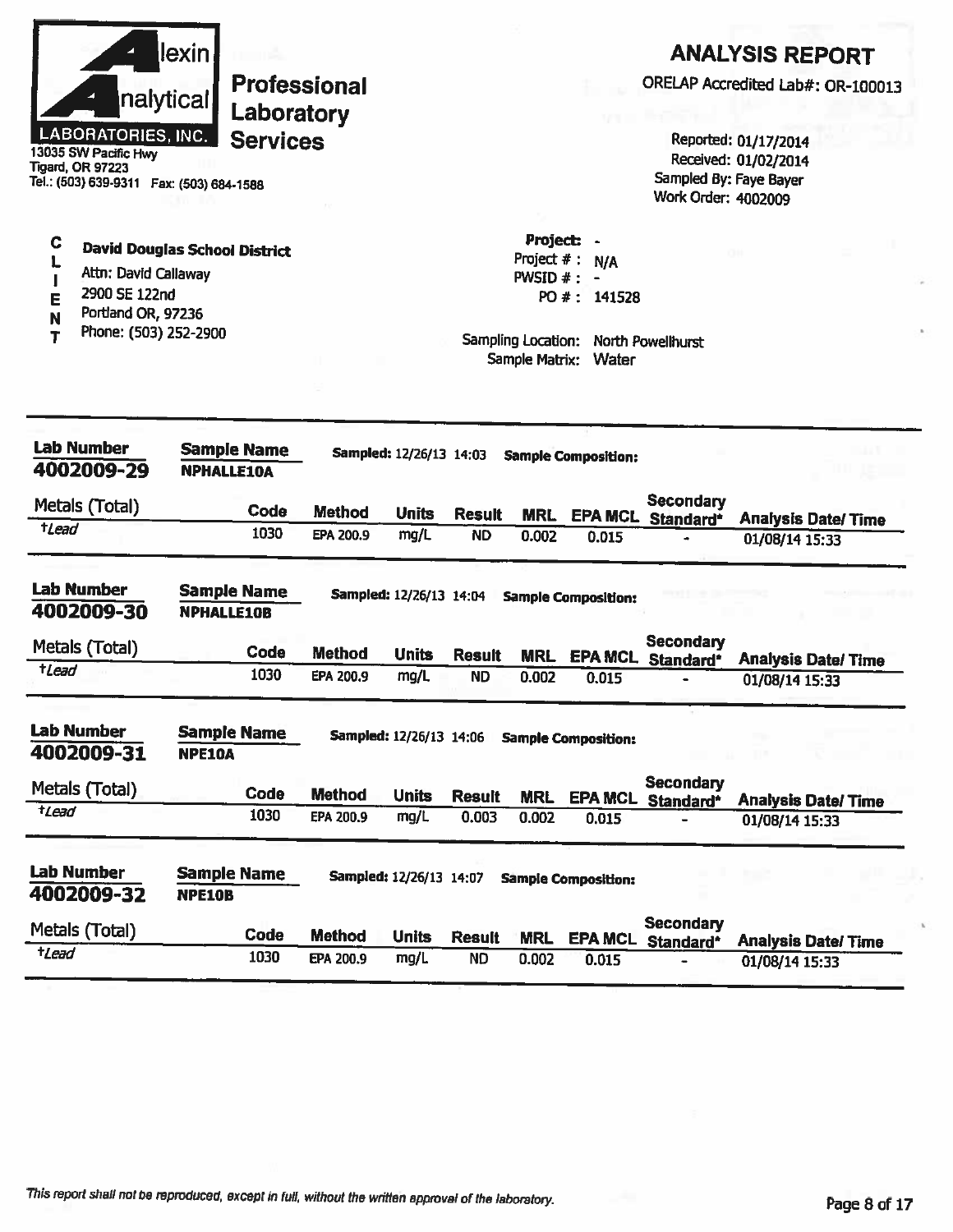|                                                                                                                 | lexin!                                   |                               |                                |                        |                                      |                            |                                                      | <b>ANALYSIS REPORT</b>                       |
|-----------------------------------------------------------------------------------------------------------------|------------------------------------------|-------------------------------|--------------------------------|------------------------|--------------------------------------|----------------------------|------------------------------------------------------|----------------------------------------------|
|                                                                                                                 | nalytical                                | <b>Professional</b>           |                                |                        |                                      |                            |                                                      | ORELAP Accredited Lab#: OR-100013            |
| <b>LABORATORIES, INC.</b><br>13035 SW Pacific Hwy<br><b>Tigard, OR 97223</b>                                    |                                          | Laboratory<br><b>Services</b> |                                |                        |                                      |                            |                                                      | Reported: 01/17/2014<br>Received: 01/02/2014 |
| Tel.: (503) 639-9311  Fax: (503) 684-1588                                                                       |                                          |                               |                                |                        |                                      |                            | Sampled By: Faye Bayer<br><b>Work Order: 4002009</b> |                                              |
| C                                                                                                               | <b>David Douglas School District</b>     |                               |                                |                        | <b>Project:</b>                      |                            |                                                      |                                              |
| Attn: David Callaway                                                                                            |                                          |                               |                                |                        | Project #:<br>PWSID $# : -$          | N/A                        |                                                      |                                              |
| 2900 SE 122nd<br>Е<br>Portland OR, 97236                                                                        |                                          |                               |                                |                        |                                      | PO #: 141528               |                                                      |                                              |
| N<br>Phone: (503) 252-2900<br>т                                                                                 |                                          |                               |                                |                        | Sampling Location:<br>Sample Matrix: | Water                      | North Powellhurst                                    |                                              |
|                                                                                                                 |                                          |                               |                                |                        |                                      |                            |                                                      |                                              |
| <b>Lab Number</b><br>4002009-33                                                                                 | <b>Sample Name</b><br><b>NPE11A</b>      |                               | Sampled: 12/26/13 14:10        |                        |                                      | <b>Sample Composition:</b> |                                                      |                                              |
| Metals (Total)                                                                                                  |                                          |                               |                                |                        |                                      |                            | <b>Secondary</b>                                     |                                              |
| $t$ <i>Lead</i>                                                                                                 | Code<br>1030                             | <b>Method</b><br>EPA 200.9    | <b>Units</b><br>mg/L           | <b>Result</b><br>0.006 | <b>MRL</b><br>0.002                  | <b>EPA MCL</b><br>0.015    | Standard*                                            | <b>Analysis Date/Time</b>                    |
|                                                                                                                 |                                          |                               |                                |                        |                                      |                            |                                                      | 01/08/14 15:33                               |
| <b>Lab Number</b><br>4002009-34                                                                                 | <b>Sample Name</b><br><b>NPE11B</b>      |                               | Sampled: 12/26/13 14:11        |                        |                                      | <b>Sample Composition:</b> |                                                      |                                              |
|                                                                                                                 |                                          |                               |                                |                        |                                      |                            | <b>Secondary</b>                                     |                                              |
| Metals (Total)                                                                                                  | Code                                     | <b>Method</b>                 | <b>Units</b>                   | <b>Result</b>          | <b>MRL</b>                           | <b>EPA MCL</b>             | Standard*                                            | <b>Analysis Date/Time</b>                    |
| <i><b>tLead</b></i>                                                                                             | 1030                                     | EPA 200.9                     | mg/L                           | <b>ND</b>              | 0.002                                | 0.015                      |                                                      | 01/08/14 15:33                               |
|                                                                                                                 |                                          |                               |                                |                        |                                      |                            |                                                      |                                              |
|                                                                                                                 |                                          |                               |                                |                        |                                      |                            |                                                      |                                              |
|                                                                                                                 | <b>Sample Name</b><br><b>NPKITCHEN1A</b> |                               | <b>Sampled: 12/26/13 14:16</b> |                        |                                      | <b>Sample Composition:</b> |                                                      |                                              |
|                                                                                                                 |                                          |                               |                                |                        |                                      |                            | Secondary                                            |                                              |
|                                                                                                                 | Code<br>1030                             | <b>Method</b><br>EPA 200.9    | <b>Units</b><br>mg/L           | <b>Result</b><br>0.006 | <b>MRL</b><br>0.002                  | <b>EPA MCL</b><br>0.015    | Standard*                                            | <b>Analysis Date/ Time</b><br>01/08/14 15:33 |
|                                                                                                                 |                                          |                               |                                |                        |                                      |                            |                                                      |                                              |
|                                                                                                                 | <b>Sample Name</b>                       |                               | Sampled: 12/26/13 14:18        |                        |                                      | <b>Sample Composition:</b> |                                                      |                                              |
| tLead                                                                                                           | <b>NPKITCHEN1B</b>                       |                               |                                |                        |                                      |                            | <b>Secondary</b>                                     |                                              |
| <b>Lab Number</b><br>4002009-35<br>Metals (Total)<br><b>Lab Number</b><br>4002009-36<br>Metals (Total)<br>+Lead | Code<br>1030                             | <b>Method</b><br>EPA 200.9    | <b>Units</b><br>mg/L           | <b>Result</b><br>0.006 | <b>MRL</b><br>0.002                  | 0.015                      | EPA MCL Standard*                                    | <b>Analysis Date/Time</b><br>01/08/14 15:33  |

 $\mathcal{A}_{\mathcal{A}}$ 

 $\mu = 2$  .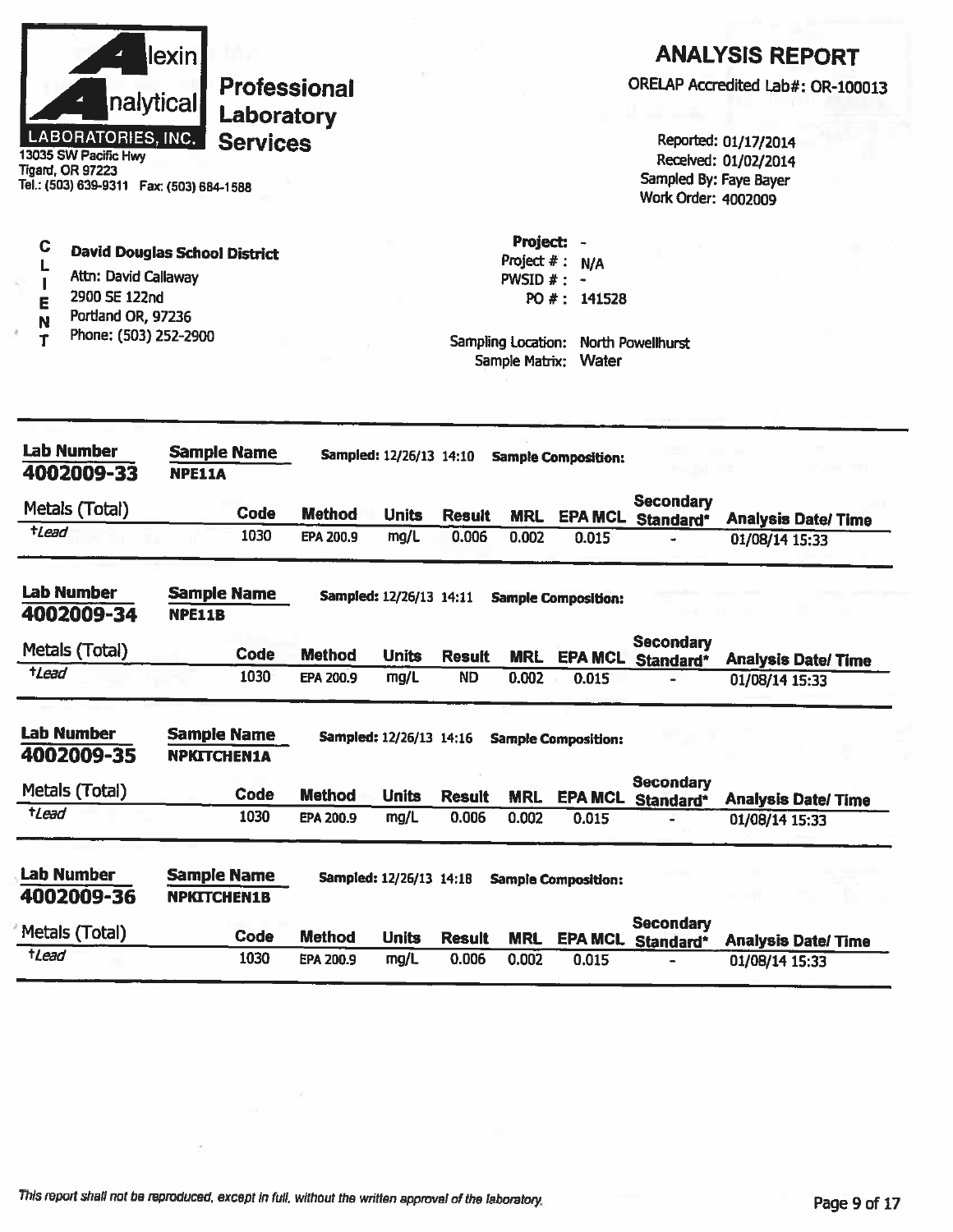

13035 SW Pacific Hwy<br>Tigard, OR 97223 Tel.: (503) 639-9311 Fax: (503) 684-1588 **ANALYSIS REPORT** 

ORELAP Accredited Lab#: OR-100013

Reported: 01/17/2014 Received: 01/02/2014 Sampled By: Faye Bayer Work Order: 4002009

- $\mathbf c$ **David Douglas School District** L
- Attn: David Callaway  $\pmb{\mathsf{I}}$
- 2900 SE 122nd E
- Portland OR, 97236 N
- Phone: (503) 252-2900  $T$

Project  $# : N/A$ PWSID  $#$  : -PO #: 141528

Project: -

| Lab Number<br>4002009-37        | <b>Sample Name</b><br><b>NPKITCHEN2A</b> |               | Sampled: 12/26/13 14:17 |               |            | <b>Sample Composition:</b> |                               |                           |
|---------------------------------|------------------------------------------|---------------|-------------------------|---------------|------------|----------------------------|-------------------------------|---------------------------|
| Metals (Total)                  | Code                                     | <b>Method</b> | <b>Units</b>            | <b>Result</b> | <b>MRL</b> | <b>EPA MCL</b>             | Secondary<br>Standard*        | <b>Analysis Date/Time</b> |
| $t$ Lead                        | 1030                                     | EPA 200.9     | mg/L                    | 2.48          | 0.200      | 0.015                      |                               | 01/15/14 17:25 MCLE       |
| <b>Lab Number</b><br>4002009-38 | <b>Sample Name</b><br><b>NPKITCHEN2B</b> |               | Sampled: 12/26/13 14:19 |               |            | <b>Sample Composition:</b> |                               |                           |
| Metals (Total)                  | Code                                     | <b>Method</b> | <b>Units</b>            | <b>Result</b> | <b>MRL</b> | <b>EPA MCL</b>             | <b>Secondary</b><br>Standard* | <b>Analysis Date/Time</b> |
| tlead                           | 1030                                     | EPA 200.9     | mg/L                    | 0.012         | 0.002      | 0.015                      |                               | 01/08/14 15:33            |
| <b>Lab Number</b><br>4002009-39 | <b>Sample Name</b><br><b>NPCAFE1A</b>    |               | Sampled: 12/30/13 11:42 |               |            | <b>Sample Composition:</b> |                               |                           |
| Metals (Total)                  | Code                                     | <b>Method</b> | <b>Units</b>            | <b>Result</b> | <b>MRL</b> | <b>EPA MCL</b>             | Secondary<br>Standard*        | <b>Analysis Date/Time</b> |
| tLead                           | 1030                                     | EPA 200.9     | mg/L                    | 0.010         | 0.002      | 0.015                      |                               | 01/15/14 17:25            |
| Lab Number<br>4002009-40        | <b>Sample Name</b><br><b>NPCAFE1B</b>    |               | Sampled: 12/30/13 11:46 |               |            | <b>Sample Composition:</b> |                               |                           |
| Metals (Total)                  | Code                                     | <b>Method</b> | <b>Units</b>            | <b>Result</b> | <b>MRL</b> | <b>EPA MCL</b>             | <b>Secondary</b><br>Standard* | <b>Analysis Date/Time</b> |
| tLead                           | 1030                                     | EPA 200.9     | mg/L                    | 0.008         | 0.002      | 0.015                      |                               | 01/15/14 17:25            |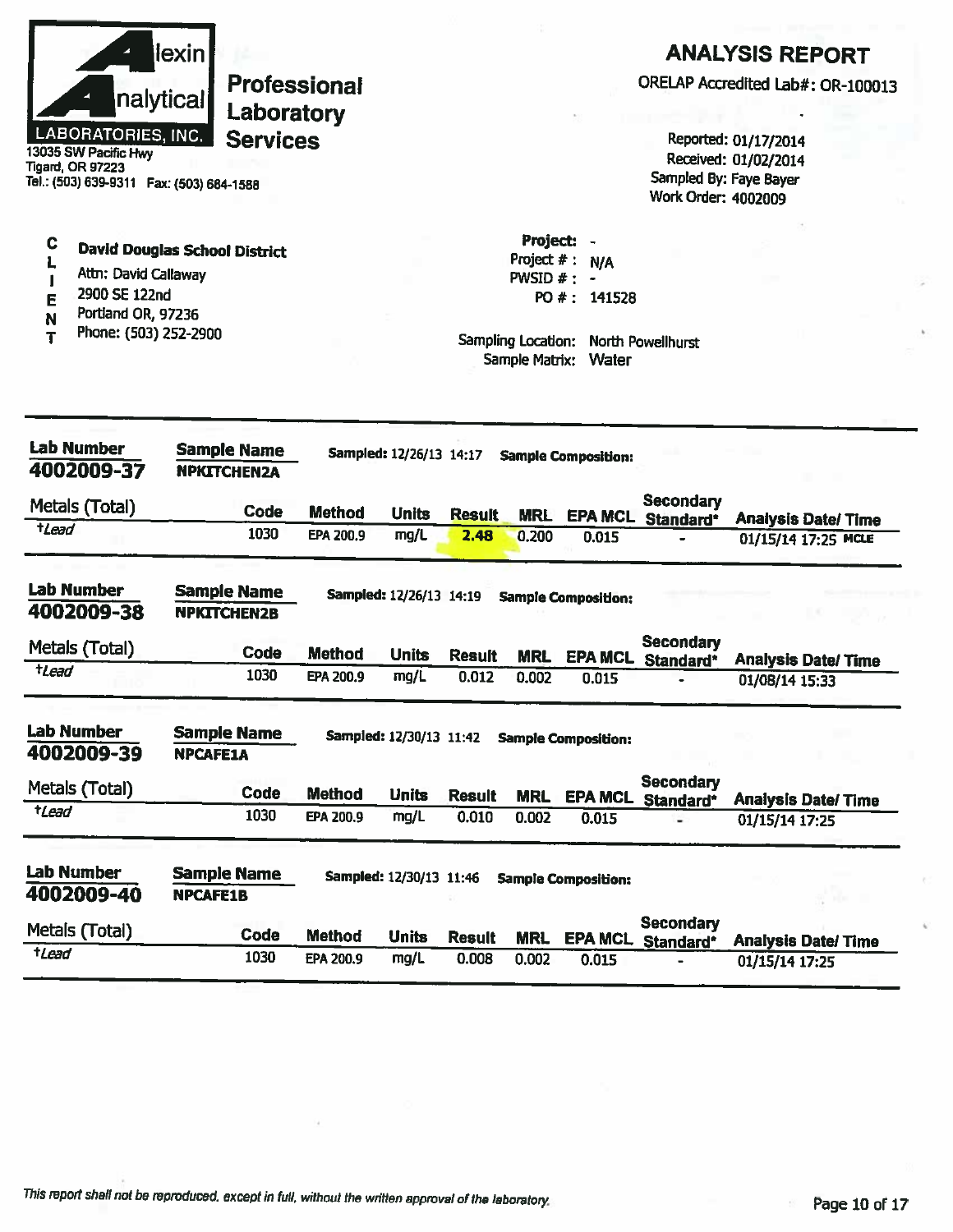| nalytical<br><b>LABORATORIES, INC.</b><br>13035 SW Pacific Hwy<br><b>Tigard, OR 97223</b><br>Tel.: (503) 639-9311  Fax: (503) 684-1588           | lexin           | Laboratory<br><b>Services</b> | <b>Professional</b>        |                         |                        |                                                                                   |                              | Work Order: 4002009           | <b>ANALYSIS REPORT</b><br>ORELAP Accredited Lab#: OR-100013<br>Reported: 01/17/2014<br>Received: 01/02/2014<br>Sampled By: Faye Bayer |
|--------------------------------------------------------------------------------------------------------------------------------------------------|-----------------|-------------------------------|----------------------------|-------------------------|------------------------|-----------------------------------------------------------------------------------|------------------------------|-------------------------------|---------------------------------------------------------------------------------------------------------------------------------------|
| C<br><b>David Douglas School District</b><br>Attn: David Callaway<br>2900 SE 122nd<br>E<br>Portland OR, 97236<br>N<br>Phone: (503) 252-2900<br>т |                 |                               |                            |                         |                        | Project:<br>Project $#:$<br>PWSID $#$ : -<br>Sampling Location:<br>Sample Matrix: | N/A<br>PO #: 141528<br>Water | North Powellhurst             |                                                                                                                                       |
| <b>Lab Number</b><br>4002009-41                                                                                                                  | <b>NPCAFE2A</b> | <b>Sample Name</b>            |                            | Sampled: 12/26/13 14:21 |                        |                                                                                   | <b>Sample Composition:</b>   |                               |                                                                                                                                       |
| Metals (Total)<br>$t$ <i>Lead</i>                                                                                                                |                 | Code<br>1030                  | <b>Method</b><br>EPA 200.9 | <b>Units</b><br>mg/L    | <b>Result</b><br>0.004 | <b>MRL</b><br>0.002                                                               | <b>EPA MCL</b><br>0.015      | <b>Secondary</b><br>Standard* | <b>Analysis Date/Time</b><br>01/15/14 17:25                                                                                           |
| <b>Lab Number</b><br>4002009-42                                                                                                                  | <b>NPCAFE2B</b> | <b>Sample Name</b>            |                            | Sampled: 12/26/13 14:22 |                        |                                                                                   | <b>Sample Composition:</b>   |                               |                                                                                                                                       |
| Metals (Total)<br>tLead                                                                                                                          |                 | Code<br>1030                  | <b>Method</b><br>EPA 200.9 | <b>Units</b>            | <b>Result</b><br>0.010 | <b>MRL</b>                                                                        | <b>EPA MCL</b>               | <b>Secondary</b><br>Standard* | <b>Analysis Date/Time</b>                                                                                                             |
|                                                                                                                                                  |                 |                               |                            | mg/L                    |                        | 0.002                                                                             | 0.015                        |                               | 01/08/14 15:33                                                                                                                        |
| <b>Lab Number</b><br>4002009-43                                                                                                                  | <b>NPE12A</b>   | <b>Sample Name</b>            |                            | Sampled: 12/30/13 12:44 |                        |                                                                                   | <b>Sample Composition:</b>   |                               | $1 - 112$                                                                                                                             |
| Metals (Total)                                                                                                                                   |                 | Code                          | <b>Method</b>              | <b>Units</b>            | <b>Result</b>          | <b>MRL</b>                                                                        | <b>EPA MCL</b>               | <b>Secondary</b>              |                                                                                                                                       |
| $t$ <i>Lead</i>                                                                                                                                  |                 | 1030                          | <b>EPA 200.9</b>           | mg/L                    | 0.003                  | 0.002                                                                             | 0.015                        | Standard*                     | <b>Analysis Date/Time</b><br>01/15/14 17:25                                                                                           |
| <b>Lab Number</b><br>4002009-44                                                                                                                  | <b>NPE12B</b>   | <b>Sample Name</b>            |                            | Sampled: 12/30/13 12:45 |                        |                                                                                   | <b>Sample Composition:</b>   |                               |                                                                                                                                       |
| Metals (Total)                                                                                                                                   |                 | Code                          | <b>Method</b>              | <b>Units</b>            | <b>Result</b>          | <b>MRL</b>                                                                        | <b>EPA MCL</b>               | <b>Secondary</b><br>Standard* | <b>Analysis Date/Time</b>                                                                                                             |
| tLead                                                                                                                                            |                 | 1030                          | EPA 200.9                  | mg/L                    | 0.003                  | 0.002                                                                             | 0.015                        |                               | 01/08/14 15:33                                                                                                                        |

 $\sim 10^{-1}$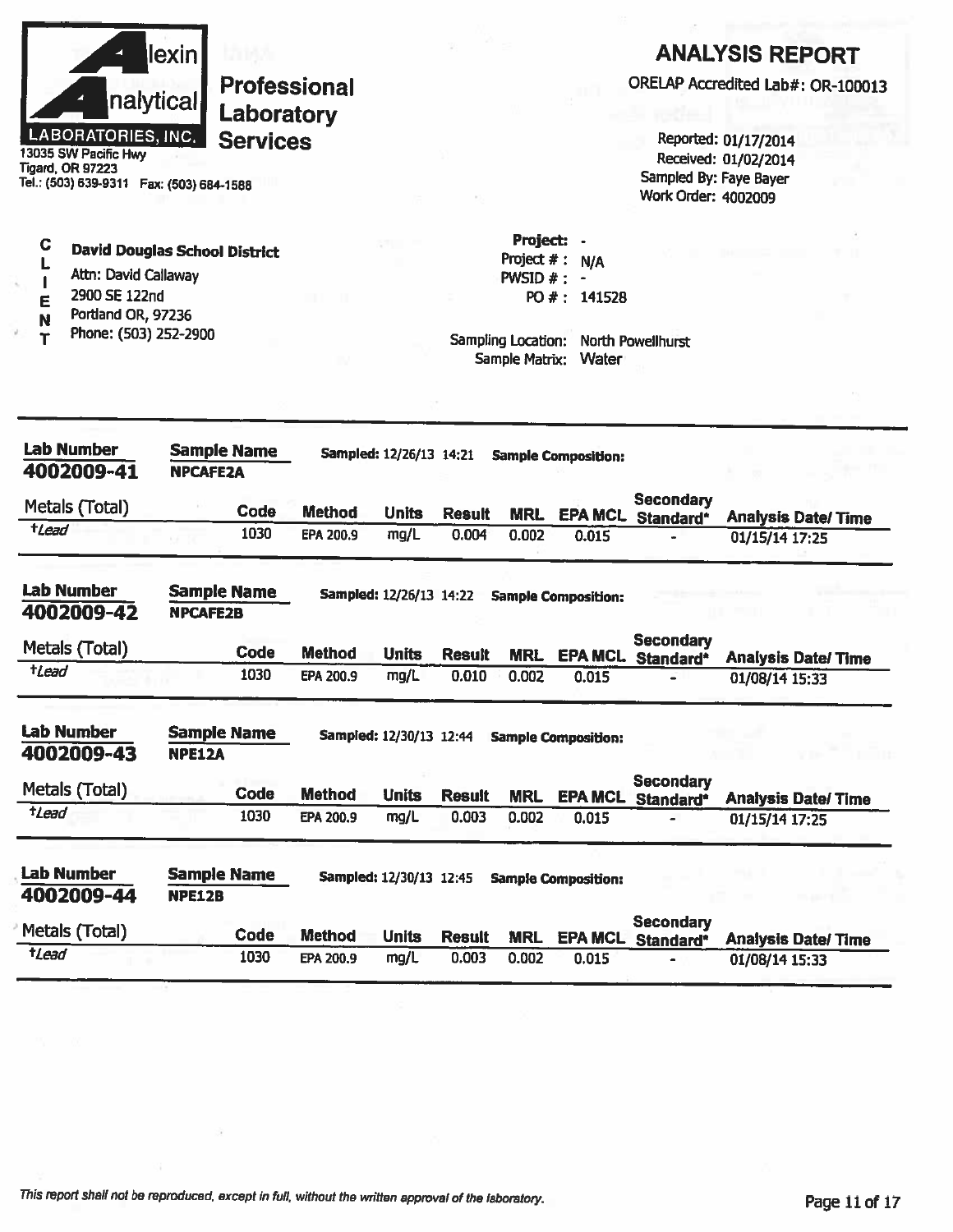|                 | nalytical<br><b>LABORATORIES, INC.</b><br>13035 SW Pacific Hwy<br><b>Tigard, OR 97223</b><br>Tel.: (503) 639-9311  Fax: (503) 684-1588 | lexin                               | Laboratory<br><b>Services</b> | <b>Professional</b> |                                |               |                                                                                      |                              | Sampled By: Faye Bayer<br>Work Order: 4002009 | <b>ANALYSIS REPORT</b><br>ORELAP Accredited Lab#: OR-100013<br>Reported: 01/17/2014<br>Received: 01/02/2014 |
|-----------------|----------------------------------------------------------------------------------------------------------------------------------------|-------------------------------------|-------------------------------|---------------------|--------------------------------|---------------|--------------------------------------------------------------------------------------|------------------------------|-----------------------------------------------|-------------------------------------------------------------------------------------------------------------|
| C<br>Е<br>N     | <b>David Douglas School District</b><br>Attn: David Callaway<br>2900 SE 122nd<br>Portland OR, 97236<br>Phone: (503) 252-2900           |                                     |                               |                     |                                |               | <b>Project:</b><br>Project $#$ :<br>PWSID #:<br>Sampling Location:<br>Sample Matrix: | N/A<br>PO #: 141528<br>Water | <b>North Powellhurst</b>                      |                                                                                                             |
|                 | <b>Lab Number</b><br>4002009-45                                                                                                        | <b>Sample Name</b><br><b>NPE13A</b> |                               |                     | Sampled: 12/30/13 12:37        |               |                                                                                      | <b>Sample Composition:</b>   |                                               |                                                                                                             |
|                 | Metals (Total)                                                                                                                         |                                     | Code                          | <b>Method</b>       | <b>Units</b>                   | <b>Result</b> | <b>MRL</b>                                                                           | <b>EPA MCL</b>               | <b>Secondary</b>                              |                                                                                                             |
| $t$ <i>Lead</i> |                                                                                                                                        |                                     | 1030                          | EPA 200.9           | mg/L                           | 0.010         | 0.002                                                                                | 0.015                        | Standard*                                     | <b>Analysis Date/Time</b><br>01/08/14 15:33                                                                 |
|                 | <b>Lab Number</b><br>4002009-46                                                                                                        | <b>Sample Name</b><br><b>NPE13B</b> |                               |                     | Sampled: 12/30/13 12:38        |               |                                                                                      | <b>Sample Composition:</b>   |                                               |                                                                                                             |
|                 | Metals (Total)                                                                                                                         |                                     | Code                          | <b>Method</b>       | <b>Units</b>                   | <b>Result</b> | <b>MRL</b>                                                                           |                              | <b>Secondary</b><br>EPA MCL Standard*         | <b>Analysis Date/Time</b>                                                                                   |
| $t$ Lead        |                                                                                                                                        |                                     | 1030                          | EPA 200.9           | mg/L                           | ND            | 0.002                                                                                | 0.015                        |                                               | 01/08/14 15:33                                                                                              |
|                 | <b>Lab Number</b><br>4002009-47                                                                                                        | <b>Sample Name</b><br><b>NPE14A</b> |                               |                     | <b>Sampled: 12/30/13 12:27</b> |               |                                                                                      | <b>Sample Composition:</b>   |                                               |                                                                                                             |
|                 | Metals (Total)                                                                                                                         |                                     | Code                          | <b>Method</b>       | <b>Units</b>                   | <b>Result</b> | <b>MRL</b>                                                                           | <b>EPA MCL</b>               | <b>Secondary</b>                              |                                                                                                             |
| tLead           |                                                                                                                                        |                                     | 1030                          | EPA 200.9           | mg/L                           | 0.030         | 0.002                                                                                | 0.015                        | Standard*                                     | <b>Analysis Date/Time</b><br>01/08/14 15:33 MCLE                                                            |
|                 | <b>Lab Number</b><br>4002009-48                                                                                                        | <b>Sample Name</b><br><b>NPE14B</b> |                               |                     | Sampled: 12/30/13 12:28        |               |                                                                                      | <b>Sample Composition:</b>   |                                               |                                                                                                             |
|                 | Metals (Total)                                                                                                                         |                                     | Code                          | <b>Method</b>       | <b>Units</b>                   | <b>Result</b> | <b>MRL</b>                                                                           | <b>EPA MCL</b>               | <b>Secondary</b><br>Standard*                 | <b>Analysis Date/Time</b>                                                                                   |
| tLead           |                                                                                                                                        |                                     | 1030                          | EPA 200.9           | mg/L                           | <b>ND</b>     | 0.002                                                                                | 0.015                        |                                               | 01/08/14 15:33                                                                                              |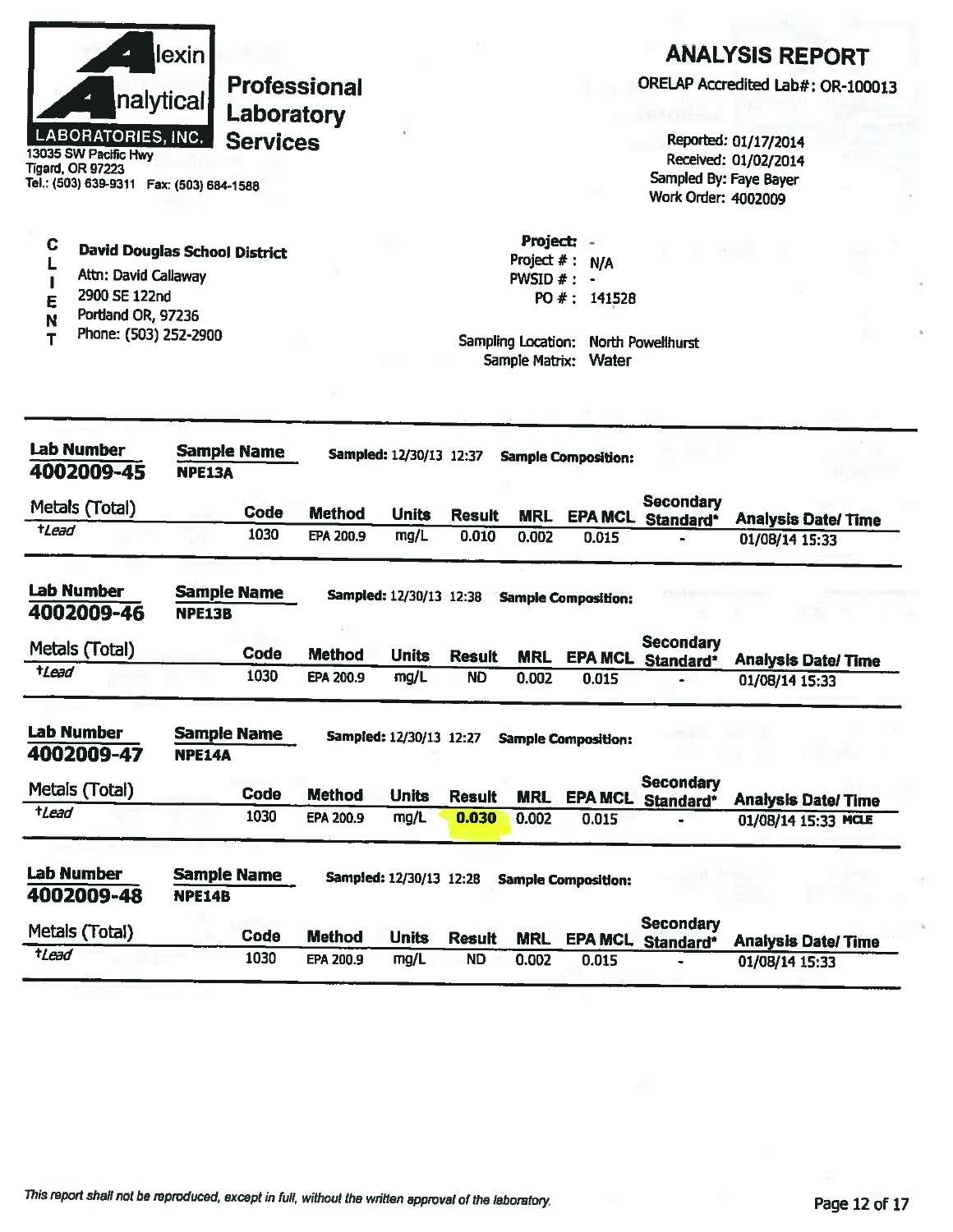|                           | lexinl    |
|---------------------------|-----------|
|                           | nalytical |
| <b>LABORATORIES, INC.</b> |           |

3035 SW Pacific Hwy **Tigard, OR 97223** Tel.: (503) 639-9311 Fax: (503) 684-1588

#### $\mathbf C$ **David Douglas School District**  $\mathbf{L}$

- Attn: David Callaway  $\mathbf{I}$
- 2900 SE 122nd E
- Portland OR, 97236 N
- Phone: (503) 252-2900  $\mathbf T$

# **ANALYSIS REPORT**

ORELAP Accredited Lab#: OR-100013

Reported: 01/17/2014 Received: 01/02/2014 Sampled By: Faye Bayer Work Order: 4002009

Project: -Project  $#: N/A$ PWSID  $#: -$ PO #: 141528

| Lab Number<br>4002009-49        | <b>Sample Name</b><br><b>NPE15A</b> |             |                  |                         |               |            |                            |                               |                           |
|---------------------------------|-------------------------------------|-------------|------------------|-------------------------|---------------|------------|----------------------------|-------------------------------|---------------------------|
| Metals (Total)                  |                                     | Code        | <b>Method</b>    | <b>Units</b>            | <b>Result</b> | <b>MRL</b> | <b>EPA MCL</b>             | <b>Secondary</b><br>Standard* | <b>Analysis Date/Time</b> |
| tLead                           |                                     | 1030        | EPA 200.9        | mg/L                    | 0.007         | 0.002      | 0.015                      |                               | 01/15/14 17:25            |
| <b>Lab Number</b><br>4002009-50 | <b>Sample Name</b><br><b>NPE15B</b> |             |                  | Sampled: 12/30/13 12:19 |               |            | <b>Sample Composition:</b> |                               |                           |
| Metals (Total)                  |                                     | <b>Code</b> | <b>Method</b>    | <b>Units</b>            | <b>Result</b> | <b>MRL</b> | <b>EPA MCL</b>             | <b>Secondary</b><br>Standard* | <b>Analysis Date/Time</b> |
| <i><b>tLead</b></i>             |                                     | 1030        | EPA 200.9        | mg/L                    | <b>ND</b>     | 0.002      | 0.015                      |                               | 01/08/14 15:33            |
| Lab Number<br>4002009-51        | <b>Sample Name</b><br><b>NPE16A</b> |             |                  | Sampled: 12/30/13 12:12 |               |            | <b>Sample Composition:</b> |                               |                           |
| Metals (Total)                  |                                     | Code        | <b>Method</b>    | <b>Units</b>            | <b>Result</b> | <b>MRL</b> | <b>EPA MCL</b>             | Secondary<br>Standard*        | <b>Analysis Date/Time</b> |
| tLead                           |                                     | 1030        | <b>EPA 200.9</b> | mg/L                    | 0.007         | 0.002      | 0.015                      |                               | 01/08/14 15:33            |
| <b>Lab Number</b><br>4002009-52 | <b>Sample Name</b><br><b>NPE16B</b> |             |                  | Sampled: 12/30/13 12:14 |               |            | <b>Sample Composition:</b> |                               |                           |
| Metals (Total)                  |                                     | <b>Code</b> | <b>Method</b>    | <b>Units</b>            | <b>Result</b> | <b>MRL</b> | <b>EPA MCL</b>             | <b>Secondary</b><br>Standard* | <b>Analysis Date/Time</b> |
| tLead                           |                                     | 1030        | EPA 200.9        | mg/L                    | <b>ND</b>     | 0.002      | 0.015                      |                               | 01/08/14 15:33            |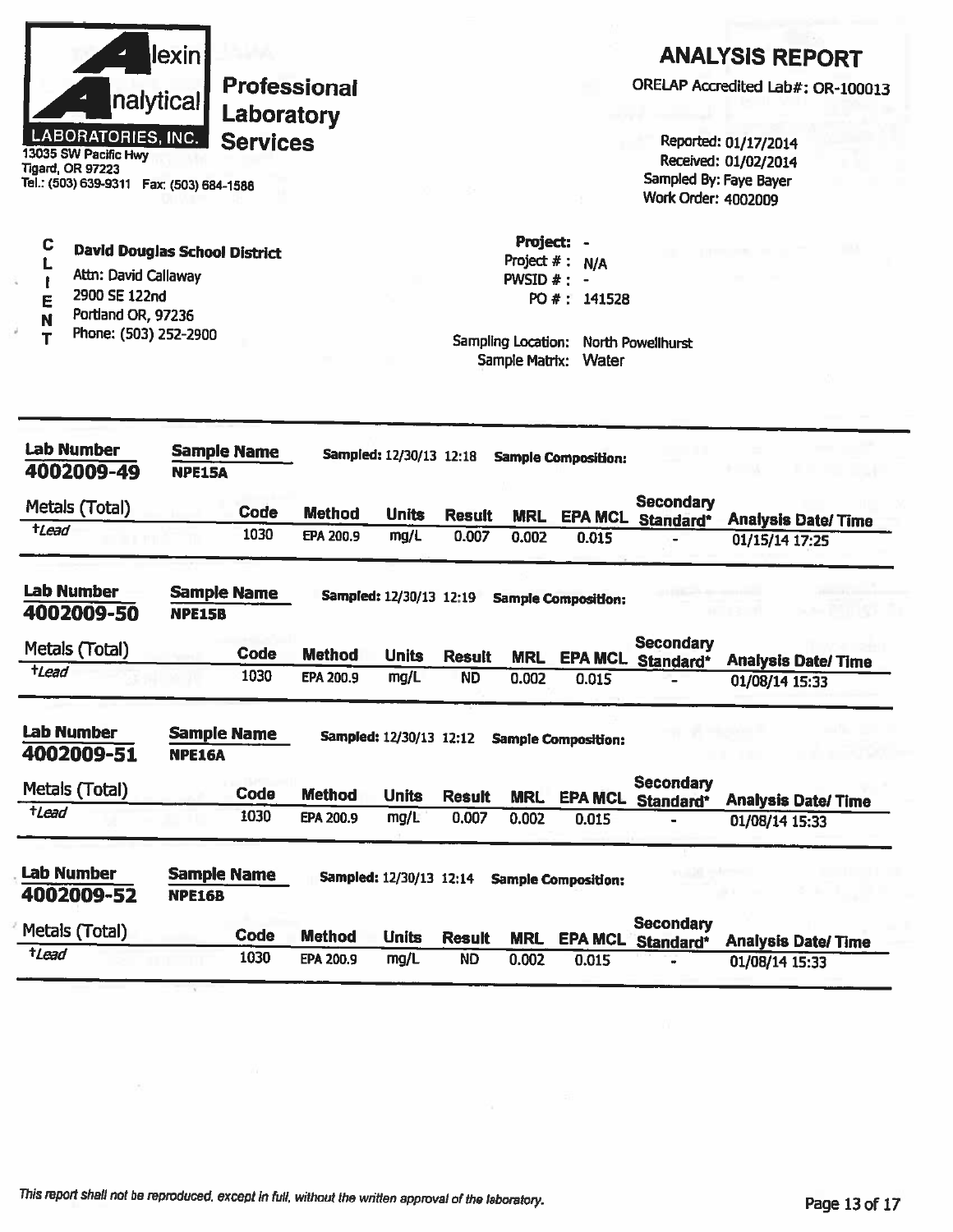

13035 SW Pacific Hwy **Tigard, OR 97223** Tel.: (503) 639-9311 Fax: (503) 684-1588

#### C **David Douglas School District** L

- Attn: David Callaway  $\blacksquare$
- 2900 SE 122nd E
- Portland OR, 97236 N
- Phone: (503) 252-2900  $\mathbf T$

# **ANALYSIS REPORT**

ORELAP Accredited Lab#: OR-100013

Reported: 01/17/2014 Received: 01/02/2014 Sampled By: Faye Bayer Work Order: 4002009

Project  $#: N/A$ PWSID  $#: -$ PO #: 141528

Project: -

| Lab Number<br>4002009-53        | <b>Sample Name</b><br><b>NPE17A</b> |             |               | Sampled: 12/30/13 12:09 |               |            | <b>Sample Composition:</b> |                               |                |                           |
|---------------------------------|-------------------------------------|-------------|---------------|-------------------------|---------------|------------|----------------------------|-------------------------------|----------------|---------------------------|
| Metals (Total)                  |                                     | Code        | <b>Method</b> | <b>Units</b>            | <b>Result</b> | <b>MRL</b> | <b>EPA MCL</b>             | <b>Secondary</b><br>Standard* |                | <b>Analysis Date/Time</b> |
| $t$ Lead                        |                                     | 1030        | EPA 200.9     | mg/L                    | 0.009         | 0.002      | 0.015                      |                               | 01/08/14 15:33 |                           |
| <b>Lab Number</b><br>4002009-54 | Sample Name<br><b>NPE17B</b>        |             |               | Sampled: 12/30/13 12:10 |               |            | <b>Sample Composition:</b> |                               |                |                           |
| Metals (Total)                  |                                     | Code        | <b>Method</b> | <b>Units</b>            | <b>Result</b> | <b>MRL</b> | <b>EPA MCL</b>             | <b>Secondary</b><br>Standard* |                | <b>Analysis Date/Time</b> |
| <i><b>tLead</b></i>             |                                     | 1030        | EPA 200.9     | mg/L                    | <b>ND</b>     | 0.002      | 0.015                      |                               | 01/08/14 15:33 |                           |
| <b>Lab Number</b><br>4002009-55 | <b>Sample Name</b><br><b>NPE18A</b> |             |               | Sampled: 12/30/13 11:57 |               |            | <b>Sample Composition:</b> |                               |                |                           |
| Metals (Total)                  |                                     | Code        | <b>Method</b> | <b>Units</b>            | <b>Result</b> | <b>MRL</b> | <b>EPA MCL</b>             | <b>Secondary</b><br>Standard* |                | <b>Analysis Date/Time</b> |
| <i><b>tLead</b></i>             |                                     | 1030        | EPA 200.9     | mg/L                    | 0.008         | 0.002      | 0.015                      |                               | 01/08/14 15:33 |                           |
| <b>Lab Number</b><br>4002009-56 | <b>Sample Name</b><br><b>NPE18B</b> |             |               | Sampled: 12/30/13 11:58 |               |            | <b>Sample Composition:</b> |                               |                |                           |
| Metals (Total)                  |                                     | <b>Code</b> | <b>Method</b> | <b>Units</b>            | <b>Result</b> | <b>MRL</b> | <b>EPA MCL</b>             | Secondary<br>Standard*        |                | <b>Analysis Date/Time</b> |
| tLead                           |                                     | 1030        | EPA 200.9     | mg/L                    | <b>ND</b>     | 0.002      | 0.015                      |                               | 01/08/14 15:33 |                           |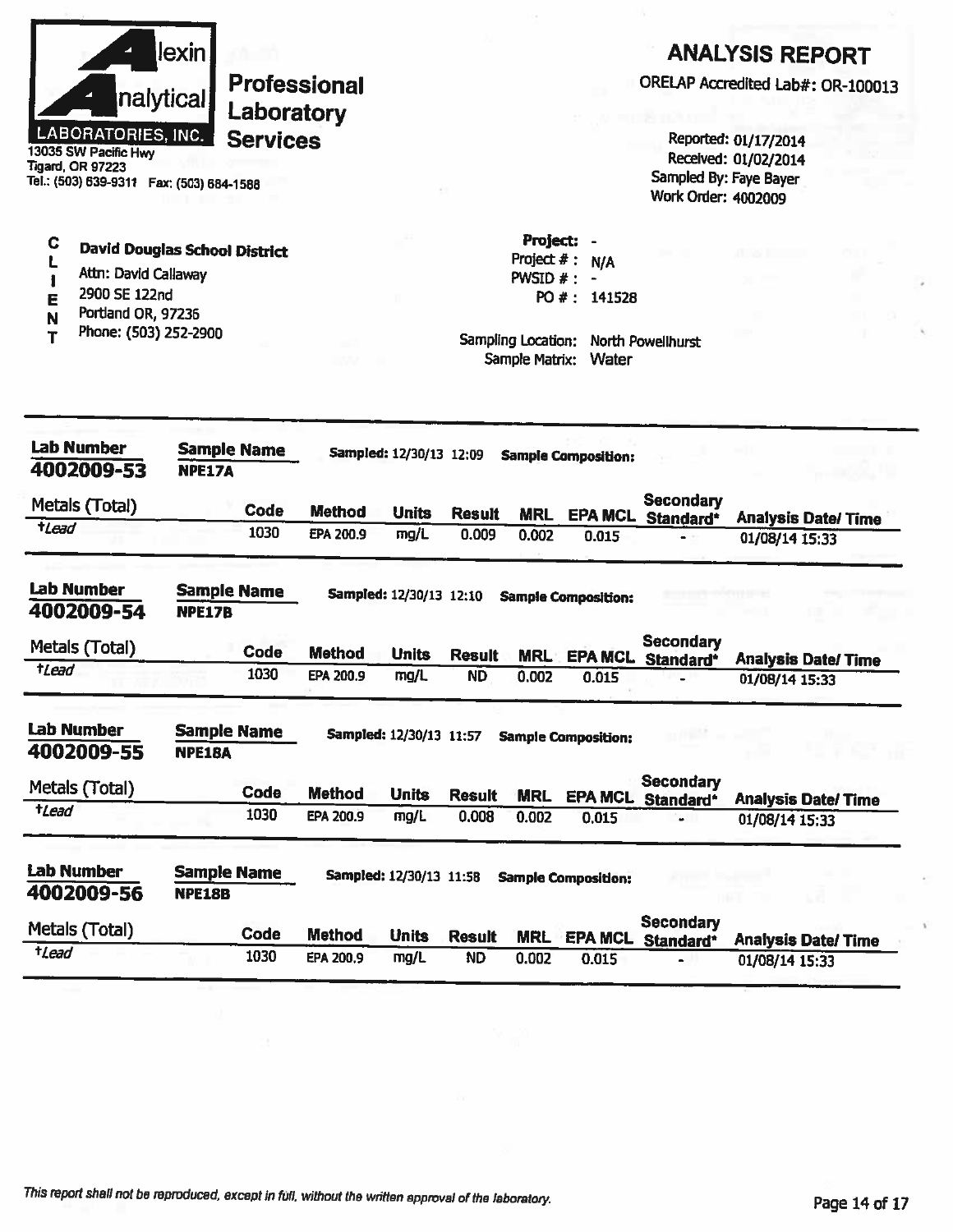|                                                                             | 1030                                     | EPA 200.9           | mg/L                           | <b>ND</b>     | 0.002                                | 0.015                      |                                               | 01/08/14 15:33                               |                                   |
|-----------------------------------------------------------------------------|------------------------------------------|---------------------|--------------------------------|---------------|--------------------------------------|----------------------------|-----------------------------------------------|----------------------------------------------|-----------------------------------|
| Metals (Total)<br>tLead                                                     | Code                                     | <b>Method</b>       | <b>Units</b>                   | <b>Result</b> | <b>MRL</b>                           | <b>EPA MCL</b>             | Standard*                                     |                                              | <b>Analysis Date/Time</b>         |
| 4002009-60                                                                  | <b>NPHALLGYM2B</b>                       |                     | <b>Sampled: 12/30/13 11:56</b> |               |                                      | <b>Sample Composition:</b> | <b>Secondary</b>                              |                                              |                                   |
| <b>Lab Number</b>                                                           | <b>Sample Name</b>                       |                     |                                |               |                                      |                            |                                               |                                              |                                   |
|                                                                             | 1030                                     | EPA 200.9           | mg/L                           | 0.008         | 0.002                                | 0.015                      |                                               | 01/15/14 17:25                               |                                   |
| Metals (Total)<br>$t$ <i>Lead</i>                                           | <b>Code</b>                              | <b>Method</b>       | <b>Units</b>                   | <b>Result</b> | <b>MRL</b>                           |                            | EPA MCL Standard*                             |                                              | <b>Analysis Date/Time</b>         |
|                                                                             |                                          |                     |                                |               |                                      |                            | Secondary                                     |                                              |                                   |
| 4002009-59                                                                  | <b>NPHALLGYM2A</b>                       |                     |                                |               |                                      | <b>Sample Composition:</b> |                                               |                                              | <b>DATE I</b>                     |
| <b>Lab Number</b>                                                           | <b>Sample Name</b>                       |                     | Sampled: 12/30/13 11:54        |               |                                      |                            |                                               |                                              |                                   |
| $t$ <i>Lead</i>                                                             | 1030                                     | EPA 200.9           | mg/L                           | <b>ND</b>     | 0.002                                | 0.015                      |                                               | 01/08/14 15:33                               |                                   |
| Metals (Total)                                                              | Code                                     | <b>Method</b>       | <b>Units</b>                   | <b>Result</b> | <b>MRL</b>                           |                            | <b>Secondary</b><br>EPA MCL Standard*         |                                              | <b>Analysis Date/ Time</b>        |
| <b>Lab Number</b><br>4002009-58                                             | <b>Sample Name</b><br><b>NPHALLGYM1B</b> |                     | Sampled: 12/30/13 11:54        |               |                                      | <b>Sample Composition:</b> |                                               |                                              |                                   |
|                                                                             |                                          |                     |                                |               |                                      |                            |                                               |                                              |                                   |
| $t$ <i>Lead</i>                                                             | 1030                                     | EPA 200.9           | mg/L                           | 0.005         | 0.002                                | 0.015                      | Standard*                                     | 01/08/14 15:33                               | <b>Analysis Date/Time</b>         |
| Metals (Total)                                                              | <b>Code</b>                              | <b>Method</b>       | <b>Units</b>                   | <b>Result</b> | <b>MRL</b>                           | <b>EPA MCL</b>             | <b>Secondary</b>                              |                                              |                                   |
| <b>Lab Number</b><br>4002009-57                                             | <b>Sample Name</b><br><b>NPHALLGYM1A</b> |                     | Sampled: 12/30/13 11:52        |               |                                      | <b>Sample Composition:</b> |                                               |                                              |                                   |
|                                                                             |                                          |                     |                                |               | Sampling Location:<br>Sample Matrix: | Water                      | North Powellhurst                             |                                              |                                   |
| 2900 SE 122nd<br>E<br>Portland OR, 97236<br>N<br>Phone: (503) 252-2900<br>т |                                          |                     |                                |               |                                      | PO #: 141528               |                                               |                                              |                                   |
| Attn: David Callaway                                                        |                                          |                     |                                |               | Project $#$ :<br>PWSID #:            | N/A                        |                                               |                                              |                                   |
| С                                                                           | <b>David Douglas School District</b>     |                     |                                |               | Project:                             |                            |                                               |                                              |                                   |
| Tigard, OR 97223<br>Tel.: (503) 639-9311  Fax: (503) 684-1588               |                                          |                     |                                |               |                                      |                            | Sampled By: Faye Bayer<br>Work Order: 4002009 |                                              |                                   |
| <b>LABORATORIES, INC.</b><br>13035 SW Pacific Hwy                           | <b>Services</b>                          |                     |                                |               |                                      |                            |                                               | Reported: 01/17/2014<br>Received: 01/02/2014 |                                   |
|                                                                             | Laboratory                               |                     |                                |               |                                      |                            |                                               |                                              |                                   |
| nalytical                                                                   |                                          | <b>Professional</b> |                                |               |                                      |                            |                                               |                                              | ORELAP Accredited Lab#: OR-100013 |
|                                                                             |                                          |                     |                                |               |                                      |                            |                                               |                                              |                                   |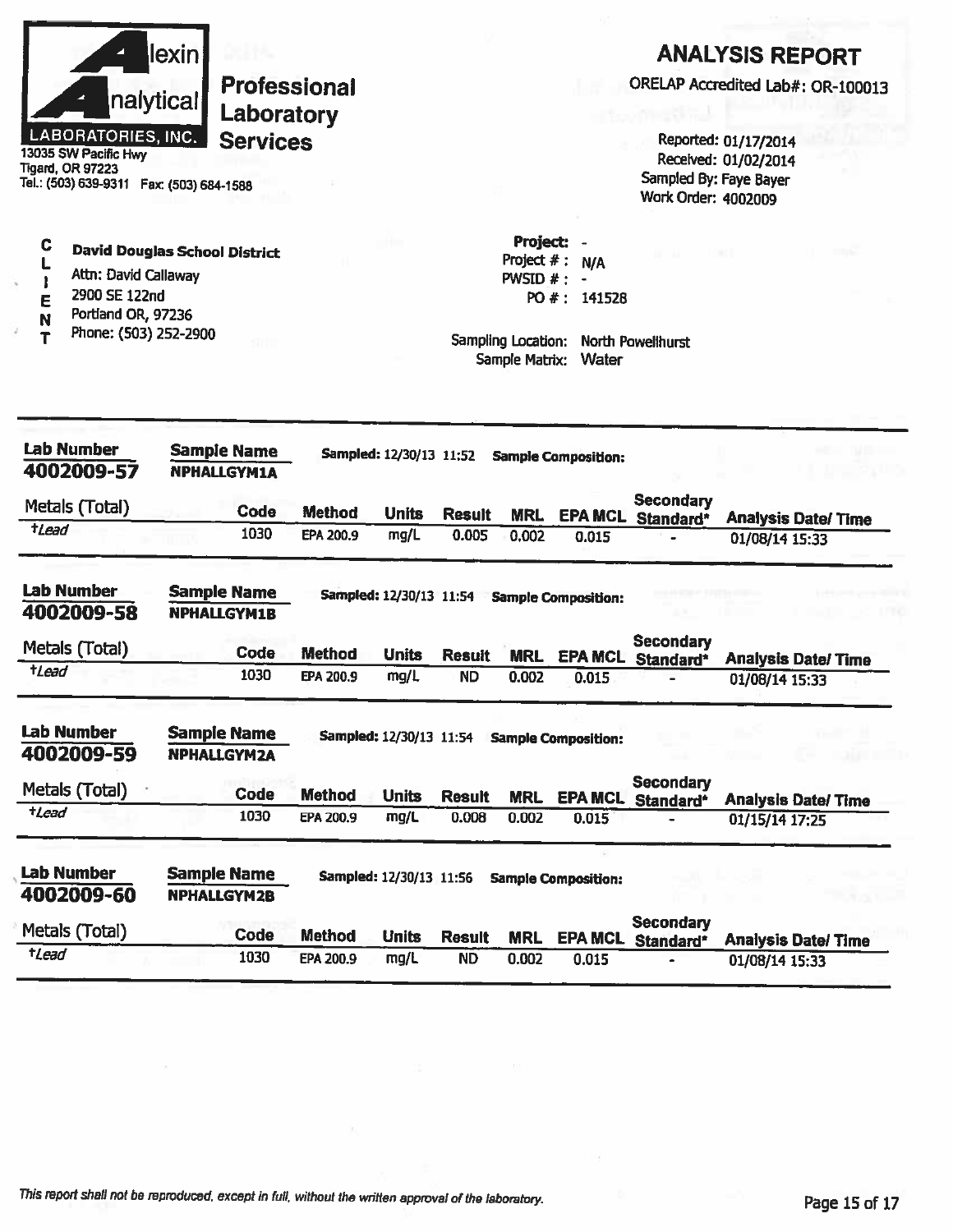

13035 SW Pacific Hwy **Tigard, OR 97223** Tel.: (503) 639-9311 Fax: (503) 684-1588

### **ANALYSIS REPORT**

ORELAP Accredited Lab#: OR-100013

Reported: 01/17/2014 Received: 01/02/2014 Sampled By: Faye Bayer **Work Order: 4002009** 

C **David Douglas School District** L Attn: David Callaway  $\overline{1}$ 

- 2900 SE 122nd Ē
- Portland OR, 97236 N
- Phone: (503) 252-2900 T

Project # : N/A PWSID  $# : -$ PO #: 141528

Project: -

| <b>Lab Number</b><br>4002009-61 | <b>Sample Name</b><br><b>NPHALLE15A</b> | Sampled: 12/30/13 12:23<br><b>Sample Composition:</b> |                                |               |            |                            |                               |                           |  |
|---------------------------------|-----------------------------------------|-------------------------------------------------------|--------------------------------|---------------|------------|----------------------------|-------------------------------|---------------------------|--|
| Metals (Total)                  | Code                                    | Method                                                | <b>Units</b>                   | <b>Result</b> | <b>MRL</b> | <b>EPA MCL</b>             | <b>Secondary</b><br>Standard* | <b>Analysis Date/Time</b> |  |
| <i><b>tLead</b></i>             | 1030                                    | EPA 200.9                                             | mg/L                           | 0.010         | 0.002      | 0.015                      |                               | 01/08/14 15:33            |  |
| <b>Lab Number</b><br>4002009-62 | <b>Sample Name</b><br><b>NPHALLE15B</b> |                                                       | Sampled: 12/30/13 12:24        |               |            | <b>Sample Composition:</b> |                               |                           |  |
| Metals (Total)                  | Code                                    | <b>Method</b>                                         | <b>Units</b>                   | <b>Result</b> | <b>MRL</b> | <b>EPA MCL</b>             | <b>Secondary</b><br>Standard* | <b>Analysis Date/Time</b> |  |
| tLead                           | 1030                                    | EPA 200.9                                             | mg/L                           | <b>ND</b>     | 0.002      | 0.015                      |                               | 01/08/14 15:33            |  |
| <b>Lab Number</b><br>4002009-63 | <b>Sample Name</b><br><b>NPHALLE14A</b> |                                                       | <b>Sampled: 12/30/13 12:24</b> |               |            | <b>Sample Composition:</b> |                               |                           |  |
| Metals (Total)                  | Code                                    | <b>Method</b>                                         | <b>Units</b>                   | <b>Result</b> | <b>MRL</b> | <b>EPA MCL</b>             | <b>Secondary</b><br>Standard* | <b>Analysis Date/Time</b> |  |
| <i>tLead</i>                    | 1030                                    | EPA 200.9                                             | mg/L                           | 0.015         | 0.002      | 0.015                      |                               | 01/08/14 15:33            |  |
| Lab Number<br>4002009-64        | <b>Sample Name</b><br>NPHALLE14B        |                                                       | Sampled: 12/30/13 12:25        |               |            | <b>Sample Composition:</b> |                               |                           |  |
| Metals (Total)                  | Code                                    | <b>Method</b>                                         | <b>Units</b>                   | <b>Result</b> | <b>MRL</b> | <b>EPA MCL</b>             | <b>Secondary</b><br>Standard* | <b>Analysis Date/Time</b> |  |
| <i>t</i> Lead                   | 1030                                    | EPA 200.9                                             | mg/L                           | <b>ND</b>     | 0.002      | 0.015                      |                               | 01/08/14 15:33            |  |